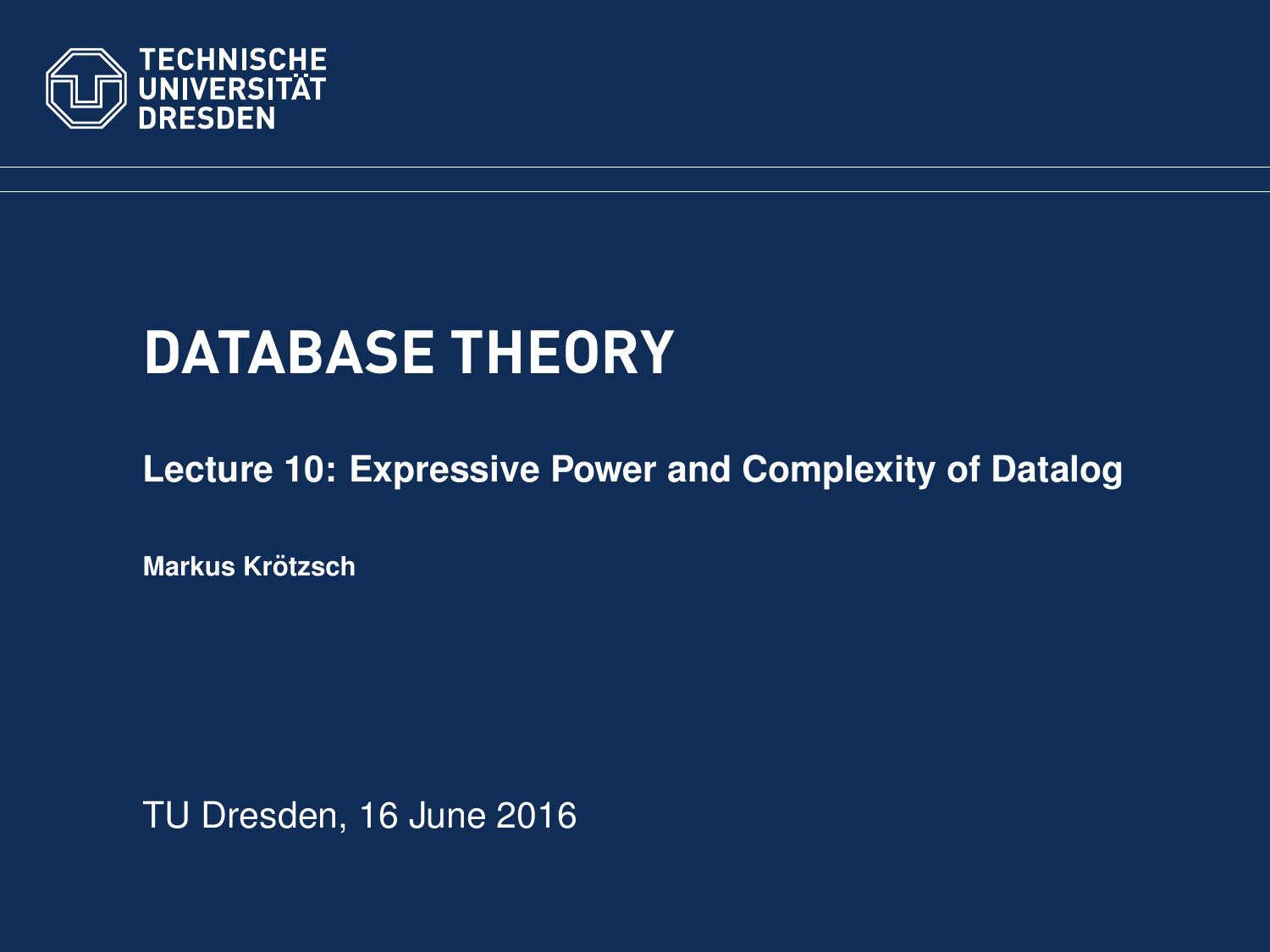#### Overview

- 1. Introduction | Relational data model
- 2. First-order queries
- 3. Complexity of query answering
- 4. Complexity of FO query answering
- 5. Conjunctive queries
- 6. Tree-like conjunctive queries
- 7. Query optimisation
- 8. Conjunctive Query Optimisation / First-Order Expressiveness
- 9. First-Order Expressiveness / Introduction to Datalog
- 10. Expressive Power and Complexity of Datalog
- 11. Optimisation and Evaluation of Datalog
- 12. Evaluation of Datalog (2)
- 13. Graph Databases and Path Queries
- 14. Outlook: database theory in practice

#### See course homepage  $[\Rightarrow]$  link] for more information and materials

Markus Krötzsch, 16 June 2016 **[Database Theory](#page-0-0)** Side 2 of 38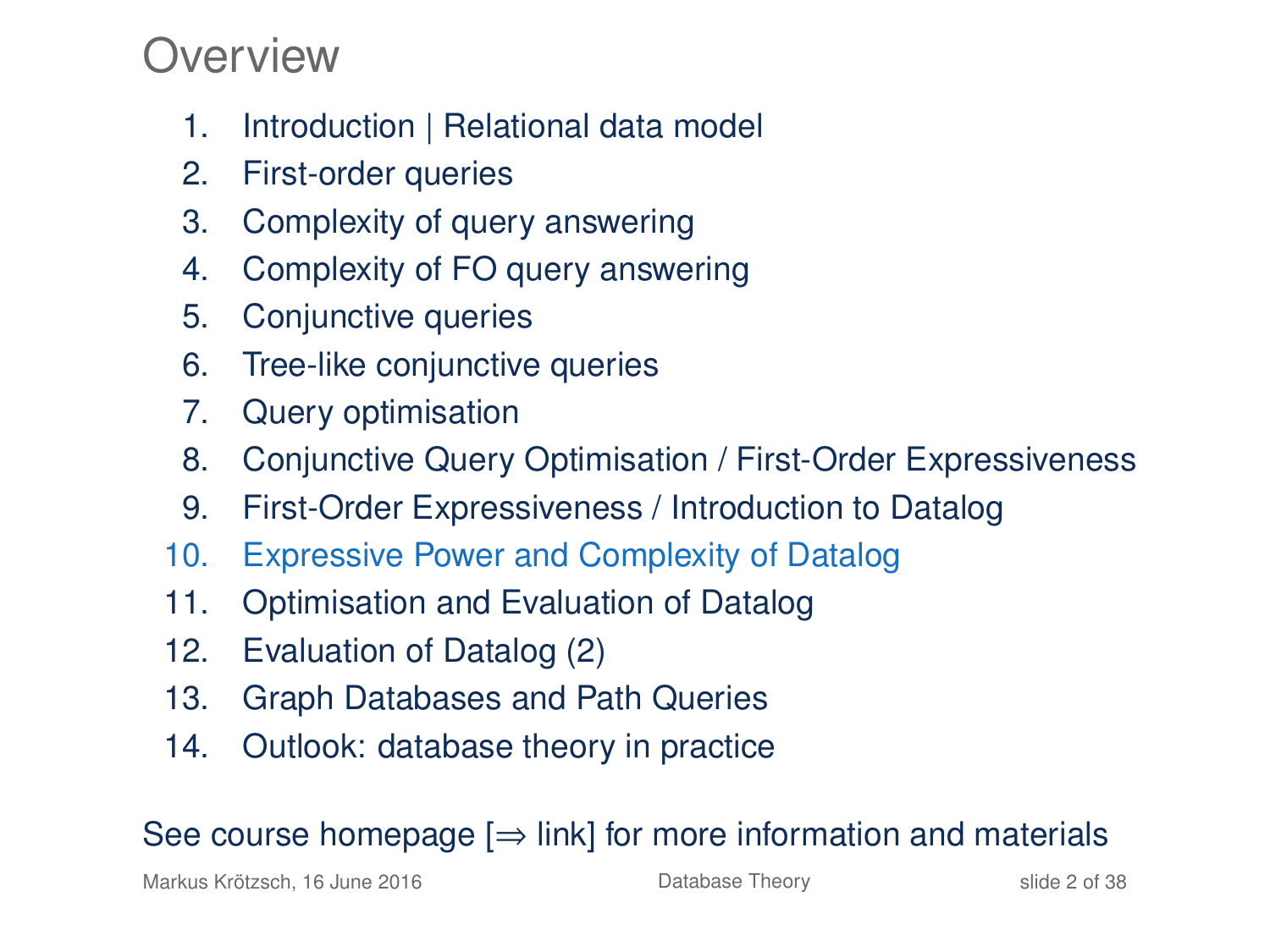### Review: Datalog

#### A rule-based recursive query language

```
father(alice, bob)
  mother(alice, carla)
           Parent(x, y) \leftarrow father(x, y)Parent(x, y) \leftarrow mother(x, y)SameGeneration(x, x)
SameGeneration(x, y) ← Parent(x, v) ∧ Parent(y, w) ∧ SameGeneration(v, w)
```
There are three equivalent ways of defining Datalog semantics:

- Proof-theoretic: What can be proven deductively?
- Operational: What can be computed bottom up?
- Model-theoretic: What is true in the least model?

Next questions:

- What can we express in this language?
- How hard is it in terms of complexity?

Markus Krötzsch, 16 June 2016 [Database Theory](#page-0-0) slide 3 of 38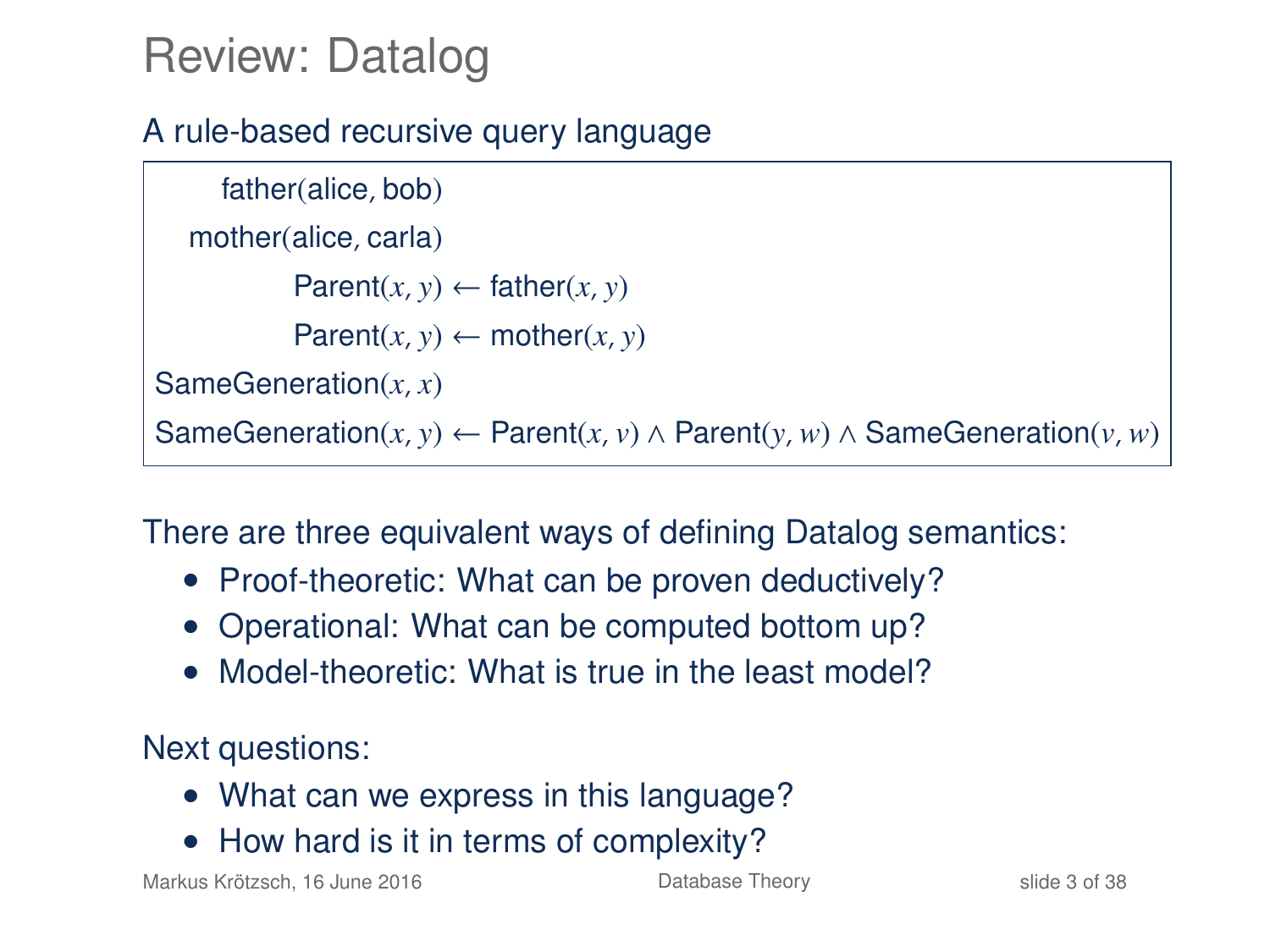### Datalog and UCQs

We have seen in the exercise that UCQs can be expressed in Datalog.  $\rightarrow$  Let's make this relationship more precise

For a Datalog program *P*:

- An IDB predicate *R* depends on an IDB predicate *S* if *P* contains a rule with *R* in the head and *S* in the body.
- *P* is non-recusrive if there is no cyclic dependency.

#### Theorem

UCQs have the same expressivity as non-recursive Datalog.

That is: a query mapping can be expressed by some UCQ if and only if it can be expressed by a non-recursive Datalog program. However, Datalog can be exponentially more succinct (shorter queries), as illustrated in exercise.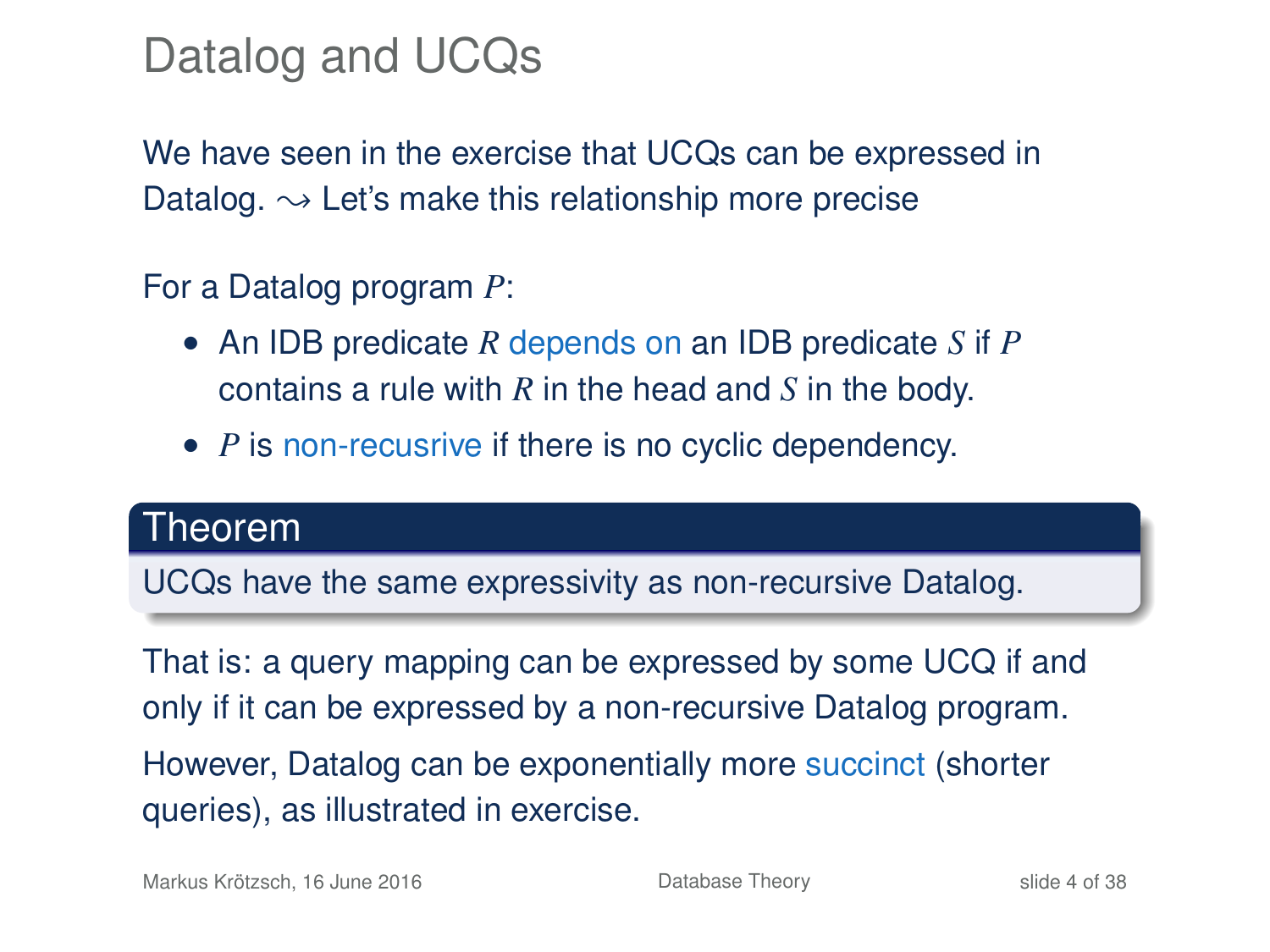### Datalog and Domain Independence

Domain independence was considered useful for FO queries  $\rightarrow$  results should not change if domain changes

#### Several solutions:

- Active domain semantics: restrict to elements mentioned in database or query
- Domain-independent queries: restrict to query where domain does not matter
- Safe-range queries: decidable special case of domain independence

Our definition of Datalog uses the active domain (=Herbrand universe) to ensure domain independence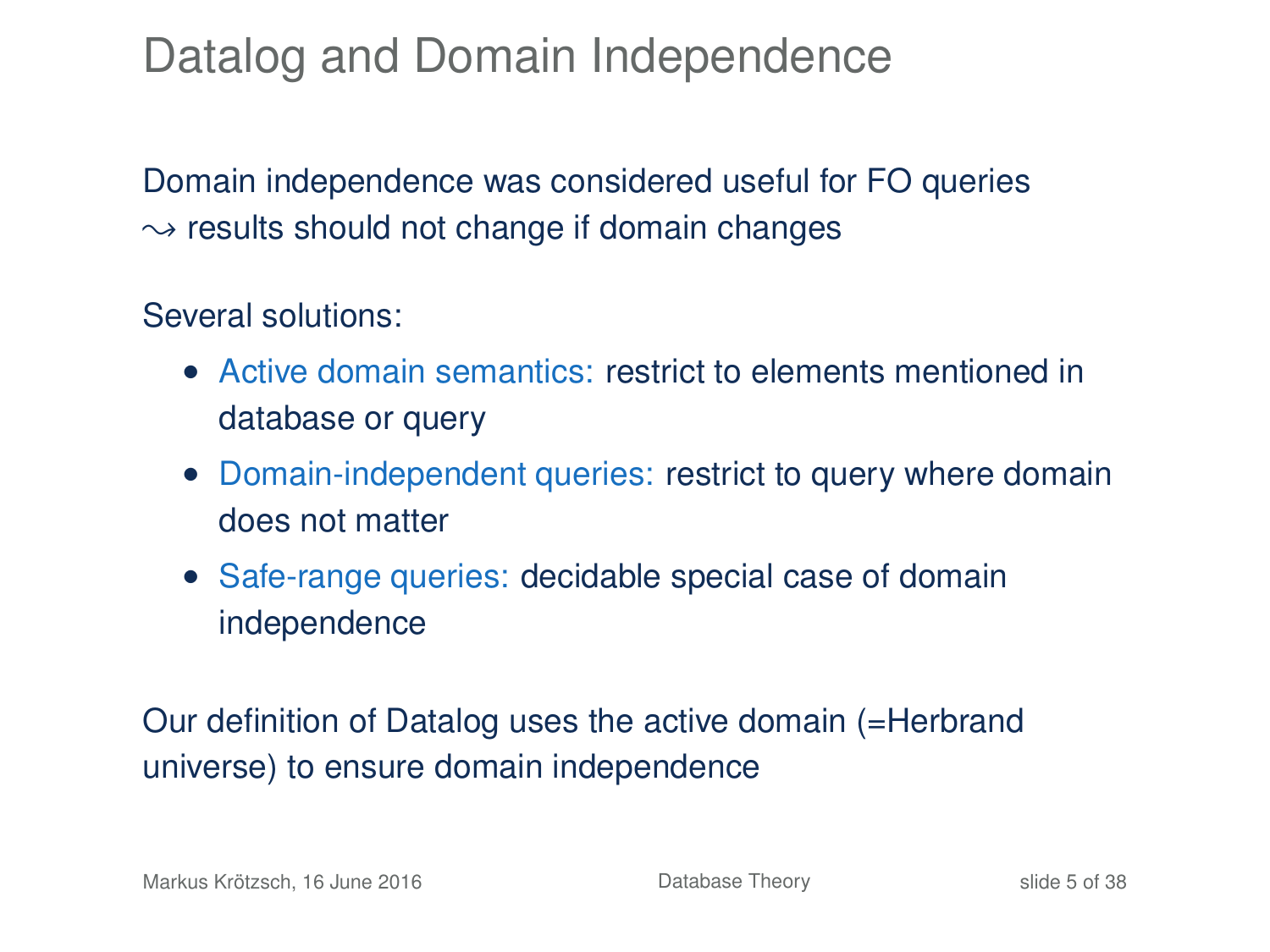### Safe Datalog Queries

Similar to safe-range FO queries, there are also simple syntactic conditions that ensure domain independence for Datalog:

#### Definition<sup>'</sup>

A Datalog rule is safe if all variables in its head also occur in its body. A Datalog program/query is safe if all of its rules are.

#### Simple observations:

- safe Datalog queries are domain independent
- every Datalog query can be expressed as a safe Datalog query . . .
- ... and un-safe queries are not much more succinct either (exercise)

Some texts require Datalog queries to be safe in general but in most contexts there is no real need for this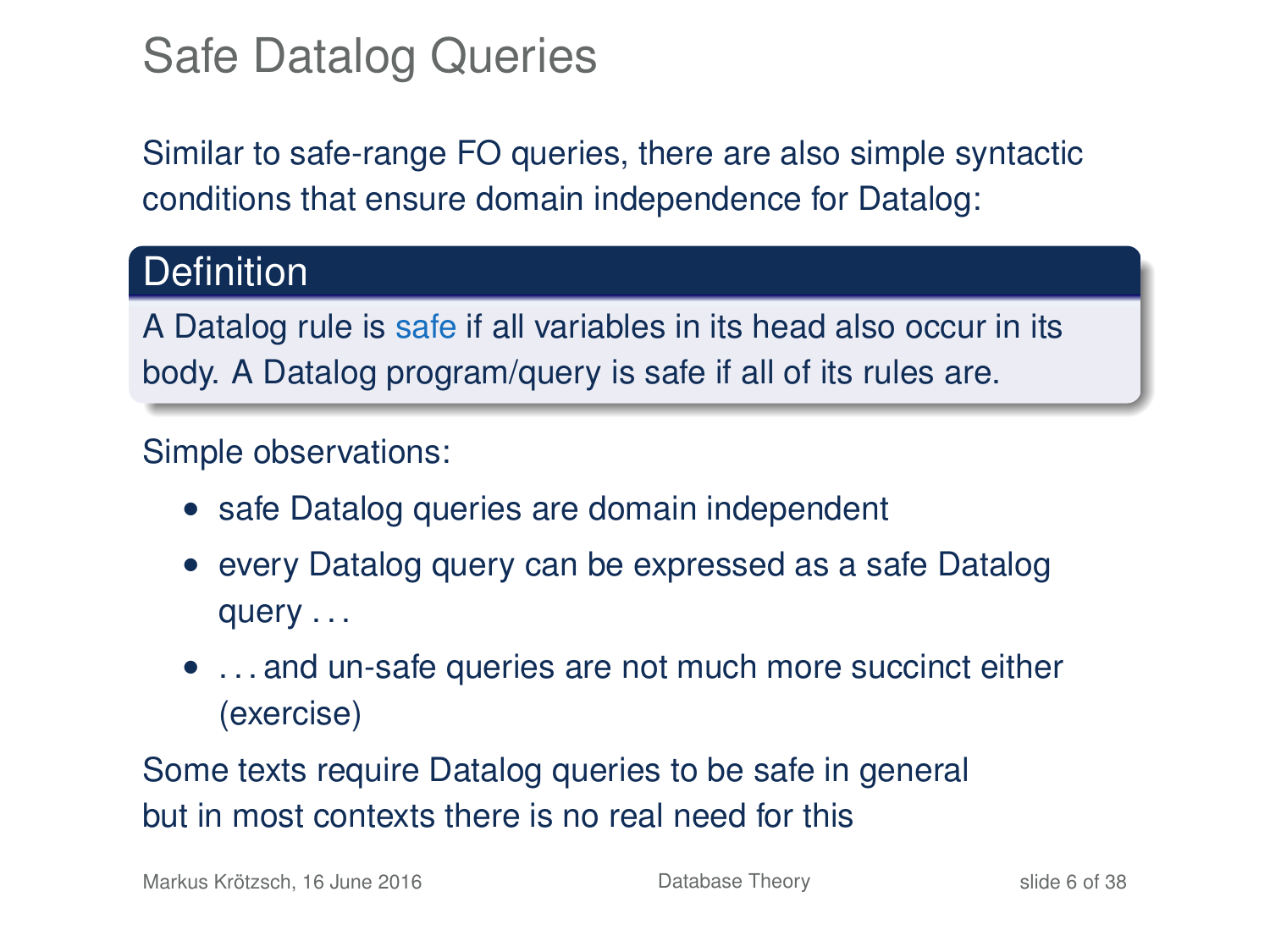# Complexity of Datalog

#### How hard is answering Datalog queries?

Recall:

- Combined complexity: based on query and database
- Data complexity: based on database; query fixed
- Query complexity: based on query; database fixed

#### Plan:

- First show upper bounds (outline efficient algorithm)
- Then establish matching lower bounds (reduce hard problems)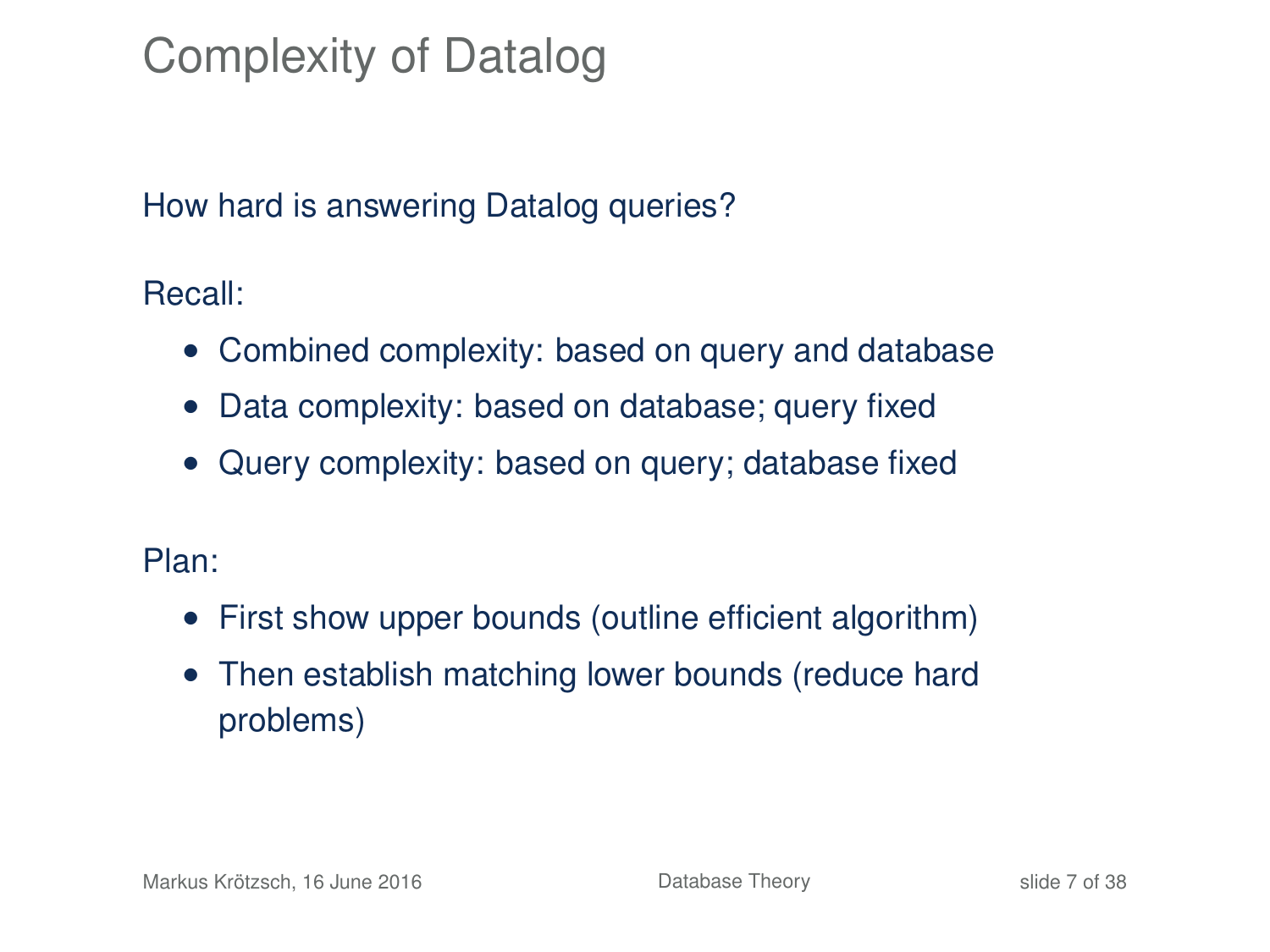## A Simpler Problem: Ground Progams

#### Let's start with Datalog without variables

 $\rightarrow$  sets of ground rules a.k.a. propositional Horn logic program

#### Naive computation of *T*<sup>∞</sup>:

| 01 | $T_P^0 := \emptyset$                                       |
|----|------------------------------------------------------------|
|    | 02 $i := 0$                                                |
| 03 | repeat:                                                    |
| 04 | $T_P^{i+1}$ := 0                                           |
| 05 | for $H \leftarrow B_1 \wedge \ldots \wedge B_\ell \in P$ : |
| 06 | <b>if</b> ${B_1, \ldots, B_\ell} \subseteq T_p^i$ :        |
| 07 | $T_P^{i+1} := T_P^{i+1} \cup \{H\}$                        |
| 08 | $i := i + 1$                                               |
| 09 | until $T_P^{i-1} = T_P^i$                                  |
| 10 | return $T_p^i$                                             |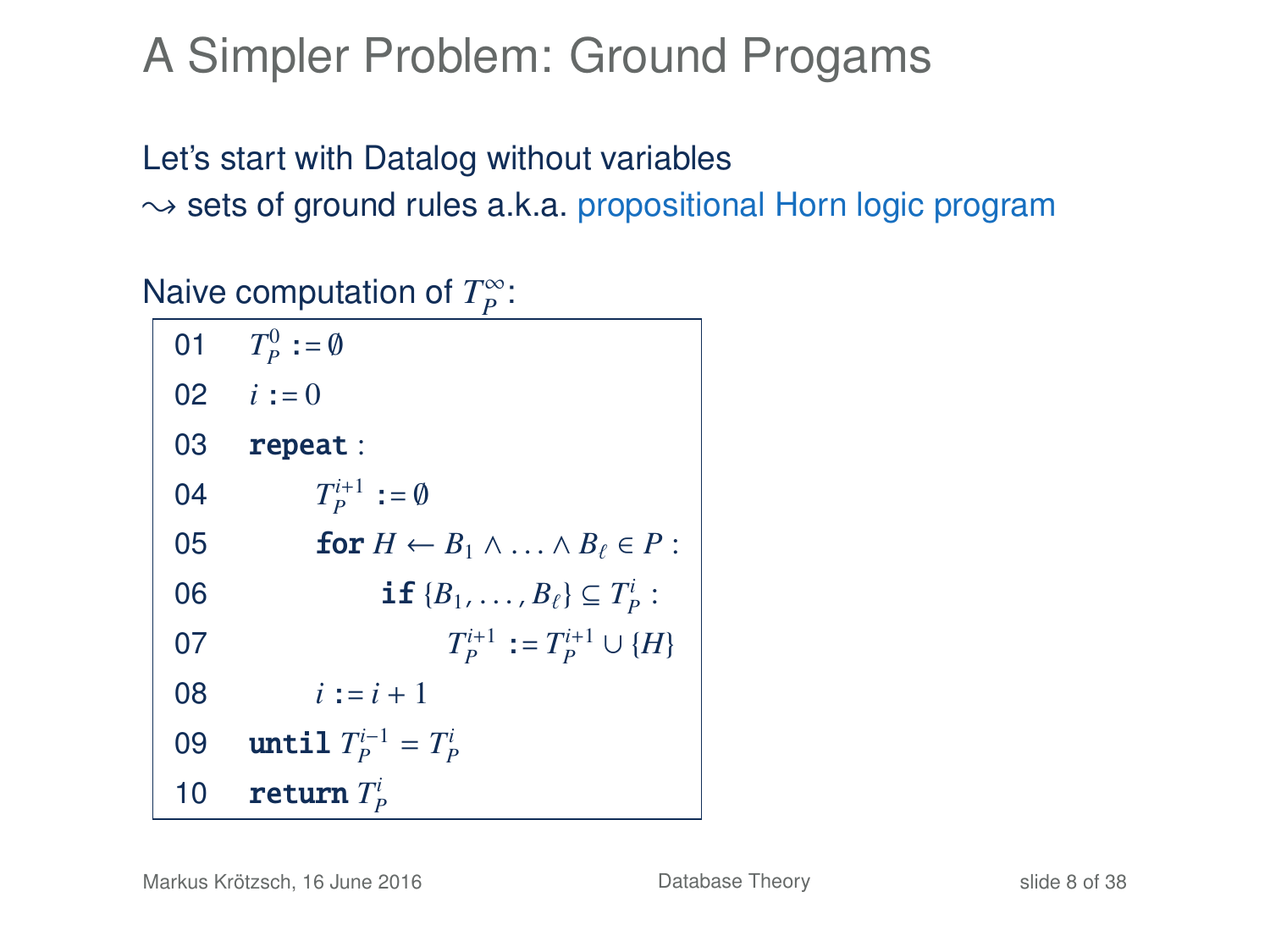# A Simpler Problem: Ground Progams

#### Let's start with Datalog without variables  $\rightarrow$  sets of ground rules a.k.a. propositional Horn logic program

#### Naive computation of *T*<sup>∞</sup>:

| 01 | $T_{\scriptscriptstyle D}^0 := \emptyset$                  |
|----|------------------------------------------------------------|
|    | 02 $i := 0$                                                |
| 03 | repeat:                                                    |
| 04 | $T_P^{i+1} := \emptyset$                                   |
| 05 | for $H \leftarrow B_1 \wedge \ldots \wedge B_\ell \in P$ : |
| 06 | <b>if</b> ${B_1, \ldots, B_\ell} \subseteq T_p^i$ :        |
| 07 | $T_P^{i+1} := T_P^{i+1} \cup \{H\}$                        |
| 08 | $i := i + 1$                                               |
| 09 | until $T_P^{i-1} = T_P^i$                                  |
| 10 | return $T_p^i$                                             |

How long does this take?

- At most |*P*| facts can be derived
- Algorithm terminates with  $i < |P| + 1$
- In each iteration, we check each rule once (linear), and compare its body to  $T_P^i$ (quadratic)
- $\rightarrow$  polynomial runtime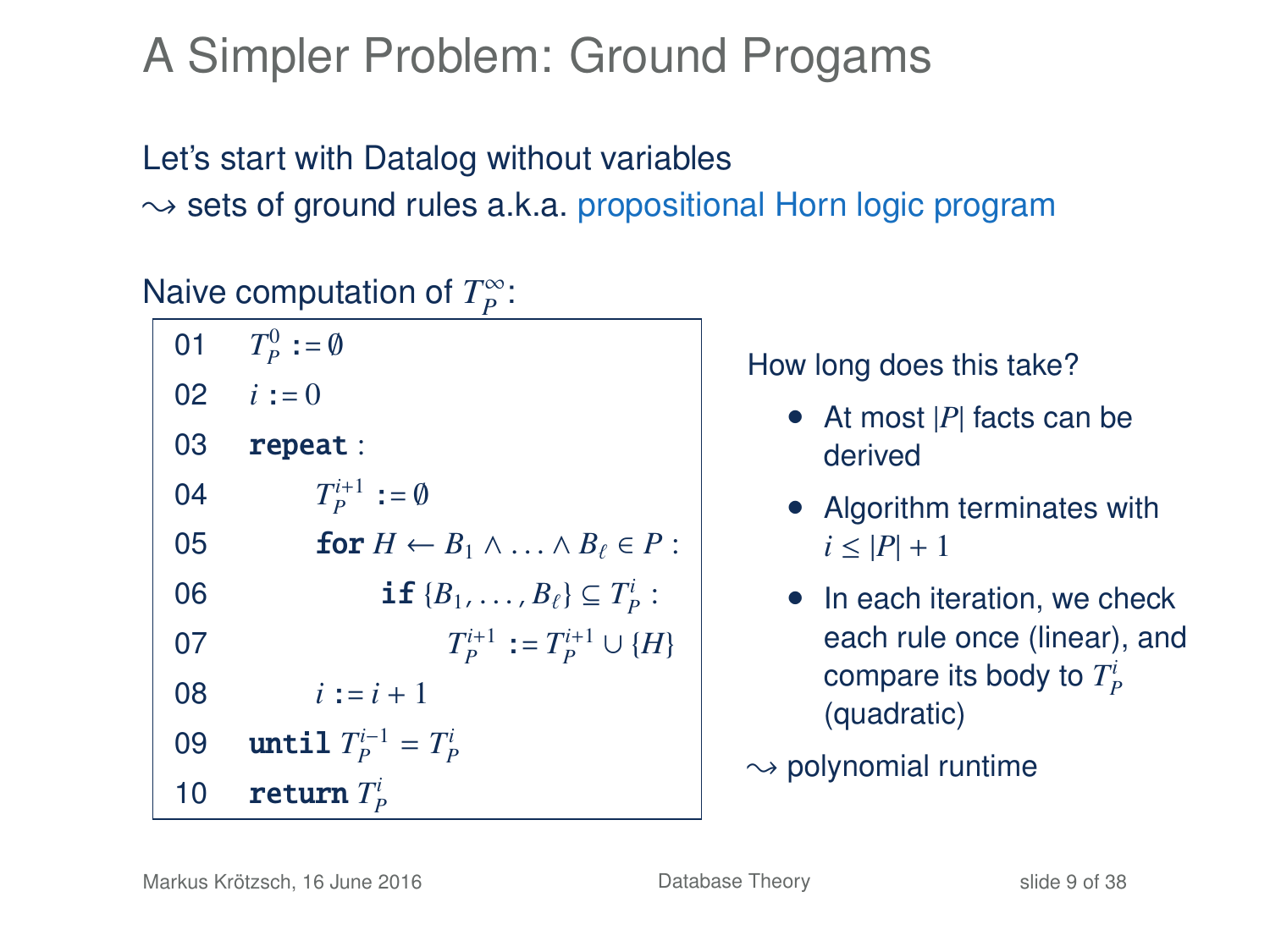## Complexity of Propositional Horn Logic

Much better algorithms exist:

#### Theorem (Dowling & Gallier, 1984)

For a propositional Horn logic program P, the set  $T_P^{\infty}$  can be computed in linear time.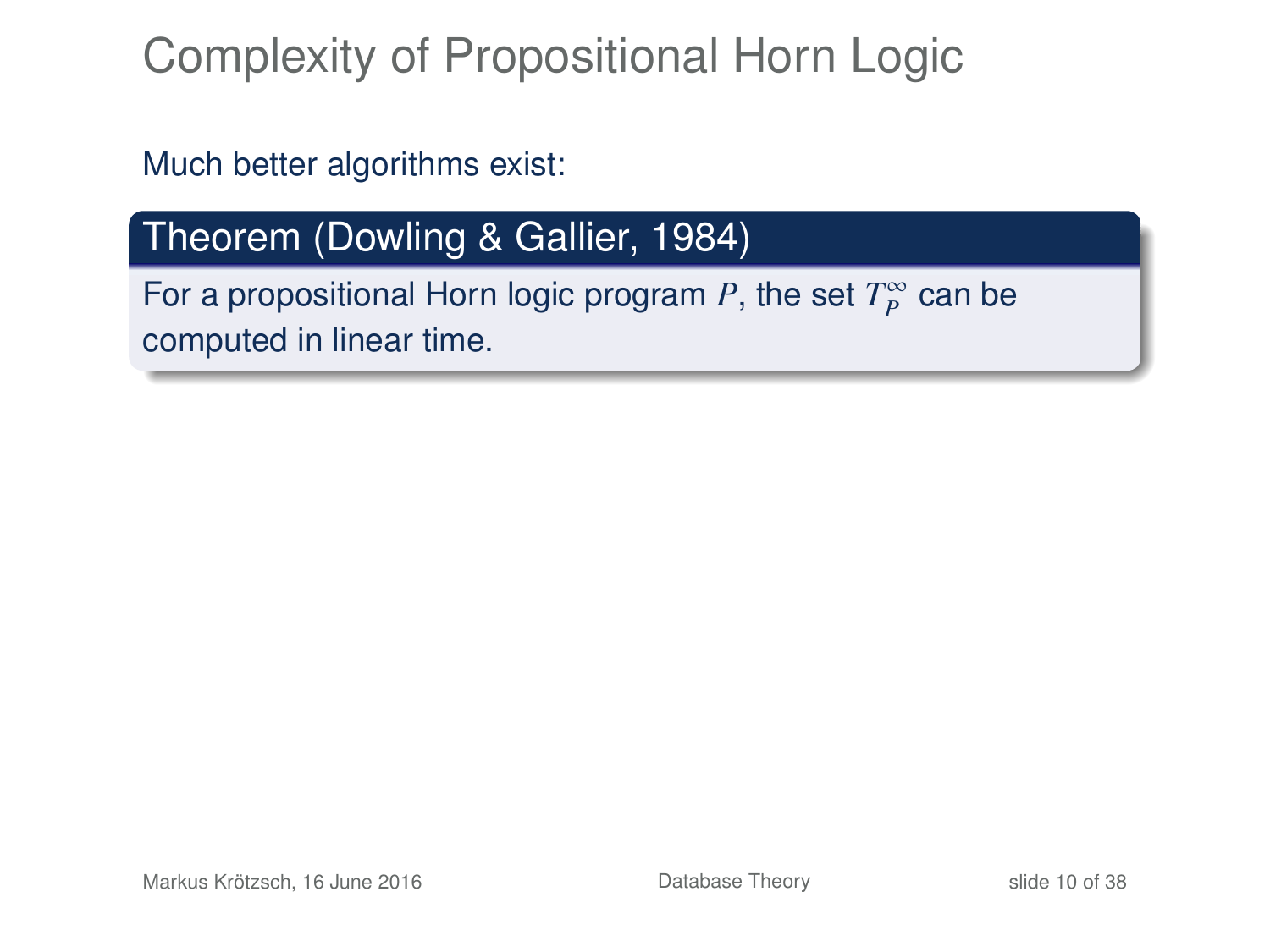# Complexity of Propositional Horn Logic

#### Much better algorithms exist:

#### Theorem (Dowling & Gallier, 1984)

For a propositional Horn logic program P, the set  $T_P^{\infty}$  can be computed in linear time.

#### Nevertheless, the problem is not trivial:

#### Theorem

For a propositional Horn logic program *P* and a proposition (or ground atom) A, deciding if  $A \in T_P^{\infty}$  is a P-complete problem.

#### Remark:

all P problems can be reduced to propositional Horn logic entailment yet not all problems in P (or even in NL) can be solved in linear time!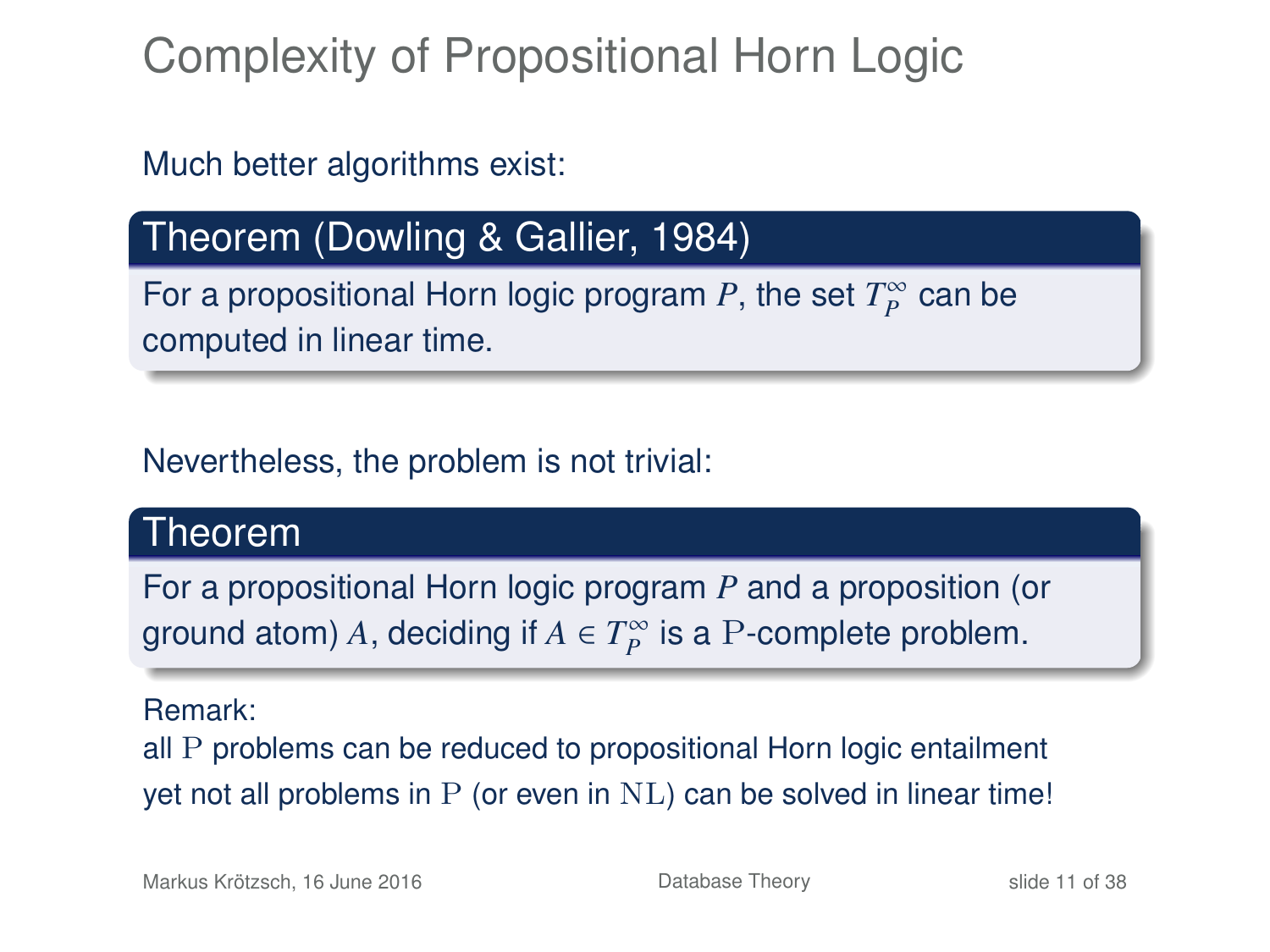# Datalog Complexity: Upper Bounds

A straightforward approach:

- (1) Compute the grounding ground( $P$ ) of  $P$  w.r.t. the database  $I$
- (2) Compute  $T^{\infty}_{\text{ground}(P)}$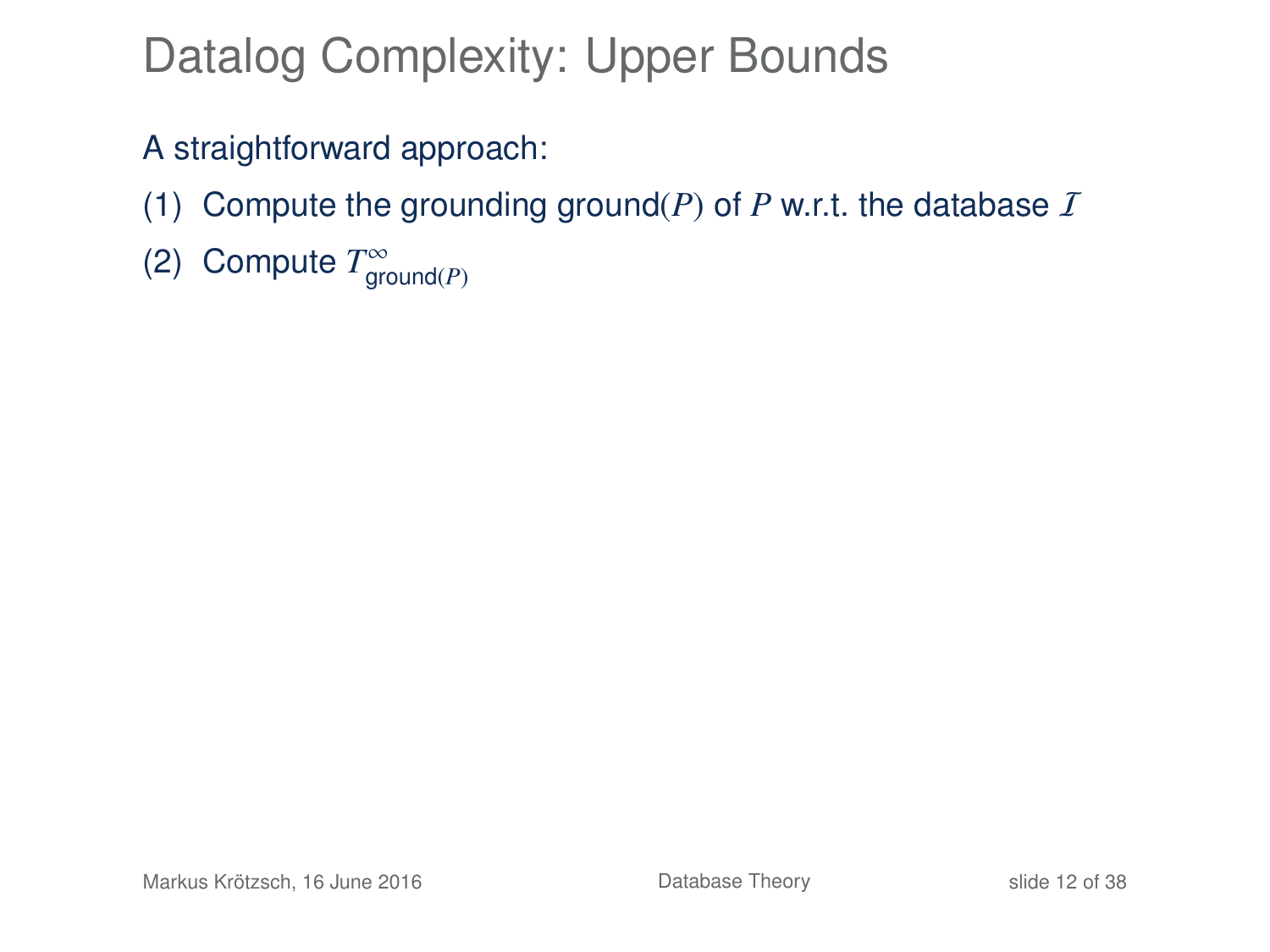# Datalog Complexity: Upper Bounds

A straightforward approach:

- (1) Compute the grounding ground( $P$ ) of  $P$  w.r.t. the database  $\overline{I}$
- (2) Compute  $T^{\infty}_{\text{ground}(P)}$

Complexity estimation:

- The number of constants N for grounding is linear in  $P$  and  $\overline{I}$
- A rule with *m* distinct variables has *N <sup>m</sup>* ground instances
- Step (1) creates at most  $|P| \cdot N^M$  ground rules, where M is the maximal number of variables in any rule in *P*
	- $-$  ground(*P*) is polynomial in the size of *I*
	- ground(*P*) is exponential in *P*
- Step (2) can be executed in linear time in the size of ground(*P*) Summing up: the algorithm runs in  $P$  data complexity and in EXPTIME query and combined complexity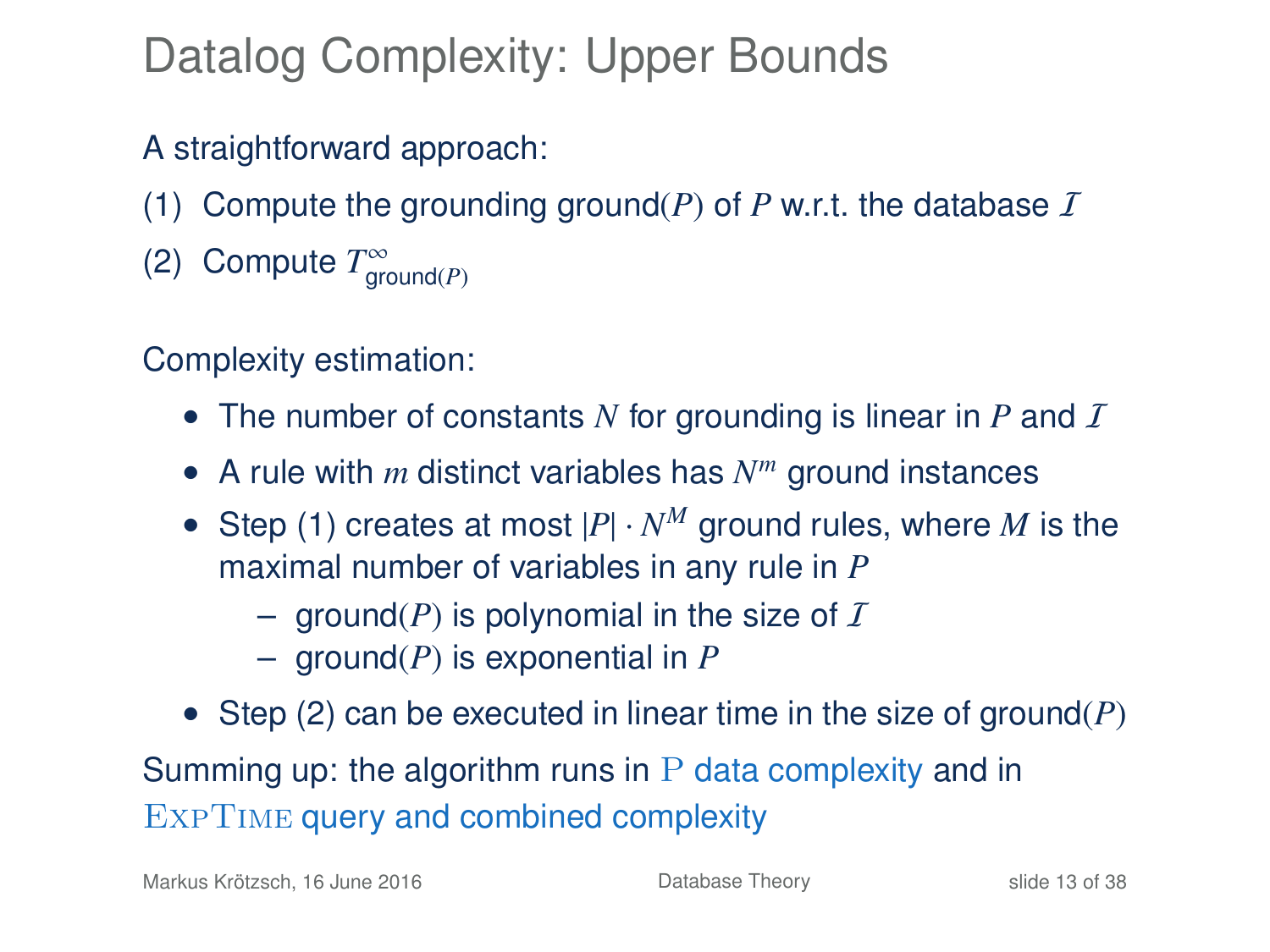# Datalog Complexity

These upper bounds are tight:

#### Theorem

Datalog query answering is:

- ExpTime-complete for combined complexity
- EXPTIME-complete for query complexity
- P-complete for data complexity

It remains to show the lower bounds.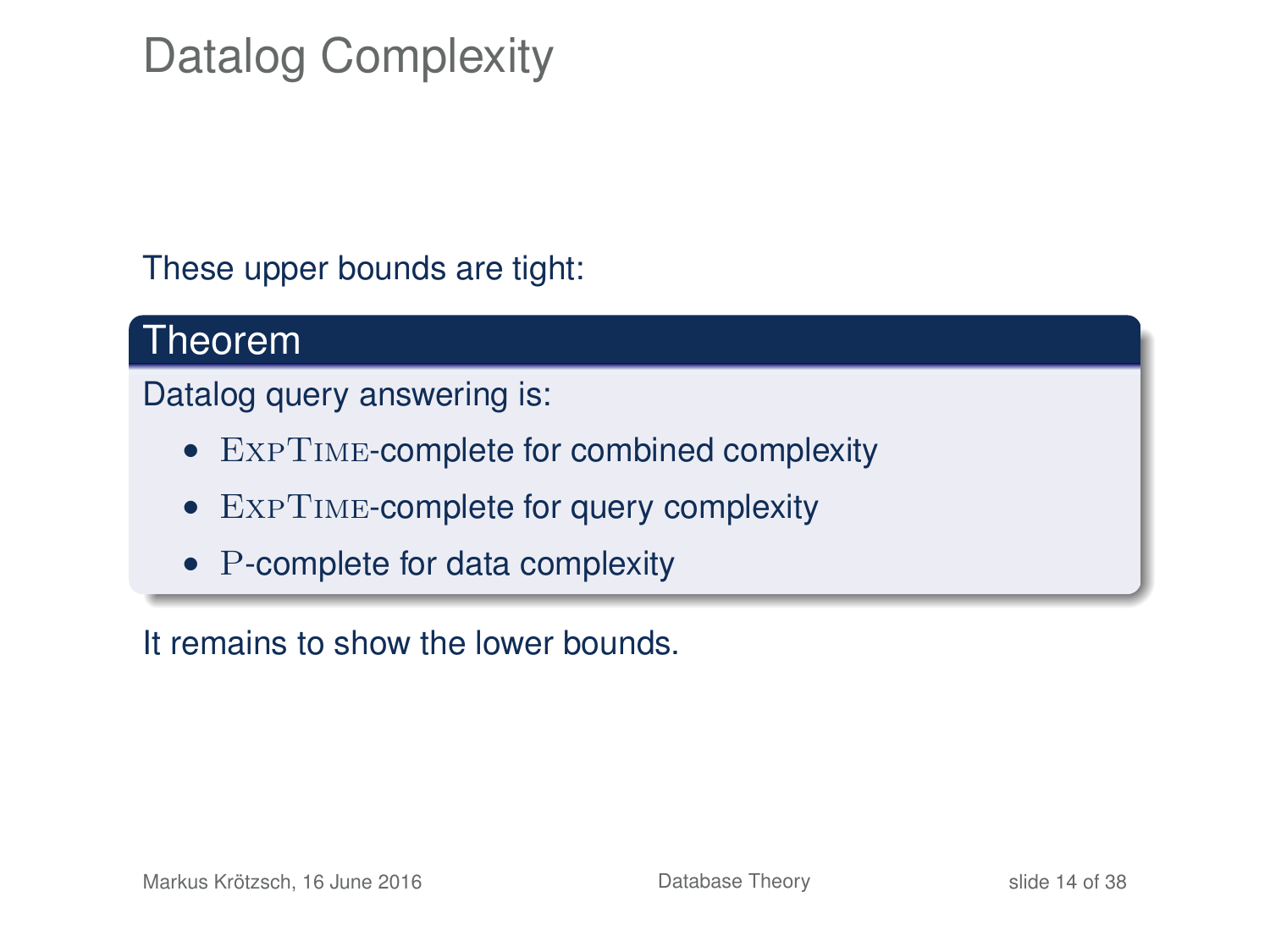## P-Hardness of Data Complexity

We need to reduce a P-hard problem to Datalog query answering  $\rightarrow$  propositional Horn logic programming

We restrict to a simple form of propositional Horn logic:

- facts have the usual form  $H \leftarrow$
- all other rules have the form  $H \leftarrow B_1 \wedge B_2$

Deciding fact entailment is still P-hard (exercise)

We can store such programs in a database:

- For each fact  $H \leftarrow$ , the database has a tuple  $\textsf{Fact}(H)$
- For each rule  $H \leftarrow B_1 \wedge B_2$ . the database has a tuple  $Rule(H, B_1, B_2)$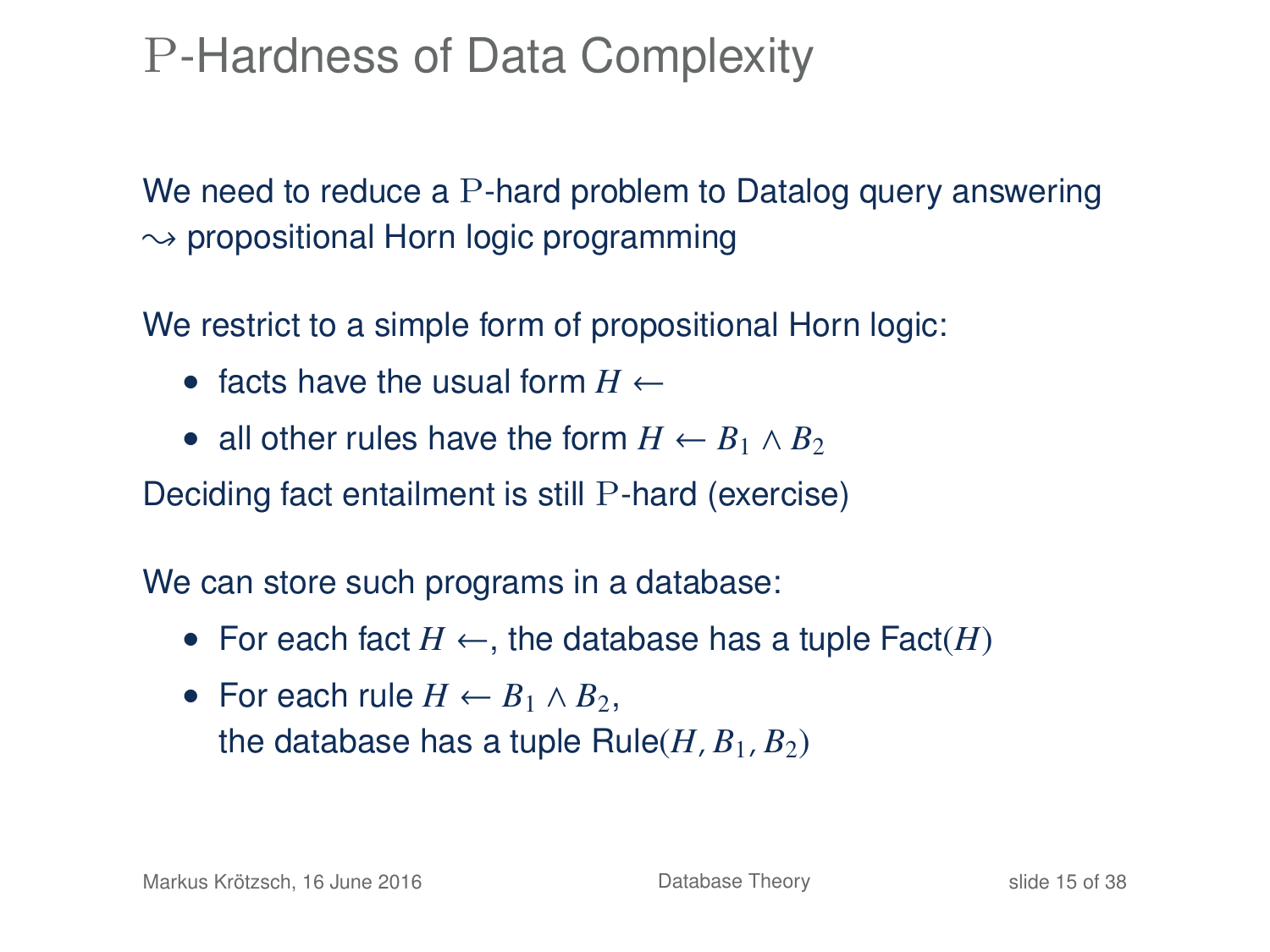P-Hardness of Data Complexity (2)

The following Datalog program acts as an interpreter for propositional Horn logic programs:

> $True(x) \leftarrow Factor(x)$ True(*x*) ← Rule(*x*, *y*,*z*) ∧ True(*y*) ∧ True(*z*)

Easy observations:

- True(*A*) is derived if and only if *A* is a consequence of the original propositional program
- The encoding of propositional programs as databases can be computed in logarithmic space
- The Datalog program is the same for all propositional programs
- $\rightarrow$  Datalog query answering is P-hard for data complexity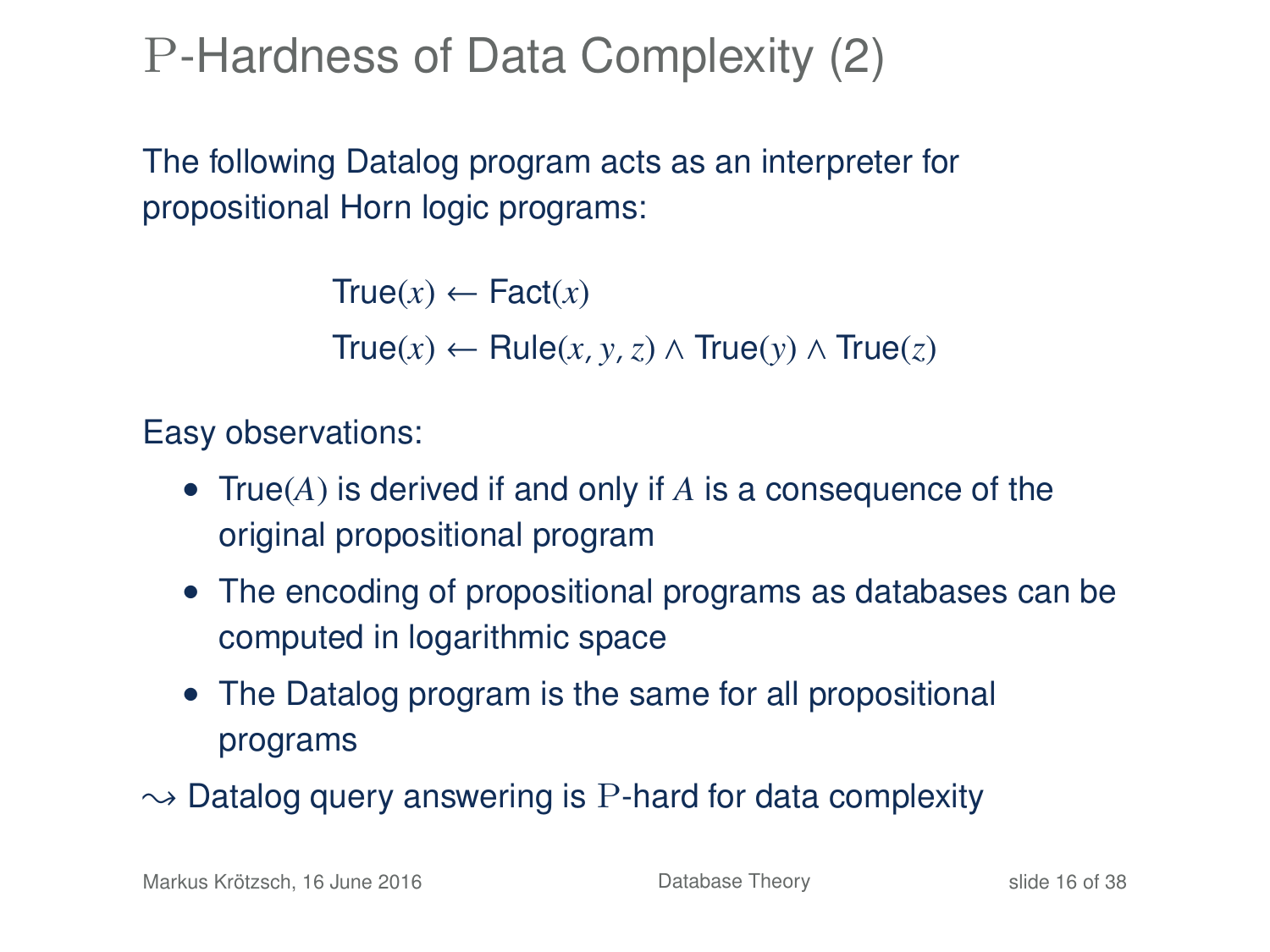## ExpTime-Hardness of Query Complexity

#### A direct proof:

Encode the computation of a deterministic Turing machine for up to exponentially many steps

Recall that  $\text{ExpTime} = \bigcup_{k \geq 1} \text{Time}(2^{n^k})$ 

- in our case,  $n = N$  is the number of database constants
- *k* is some constant

 $\rightsquigarrow$  we need to simulate up to  $2^{N^k}$  steps (and tape cells)

Main ingredients of the encoding:

- state<sub>q</sub> $(X)$ : the TM is in state q after *X* steps
- head(*X*, *Y*): the TM head is at tape position *Y* after *X* steps
- symbol<sub> $\sigma$ </sub>(*X*, *Y*): the tape cell at position *Y* holds symbol  $\sigma$  after *Y* otope σ *X* steps

 $\sim$  How to encode  $2^{N^k}$  time points *X* and tape positions *Y*?

Markus Krötzsch, 16 June 2016 **[Database Theory](#page-0-0)** Slide 17 of 38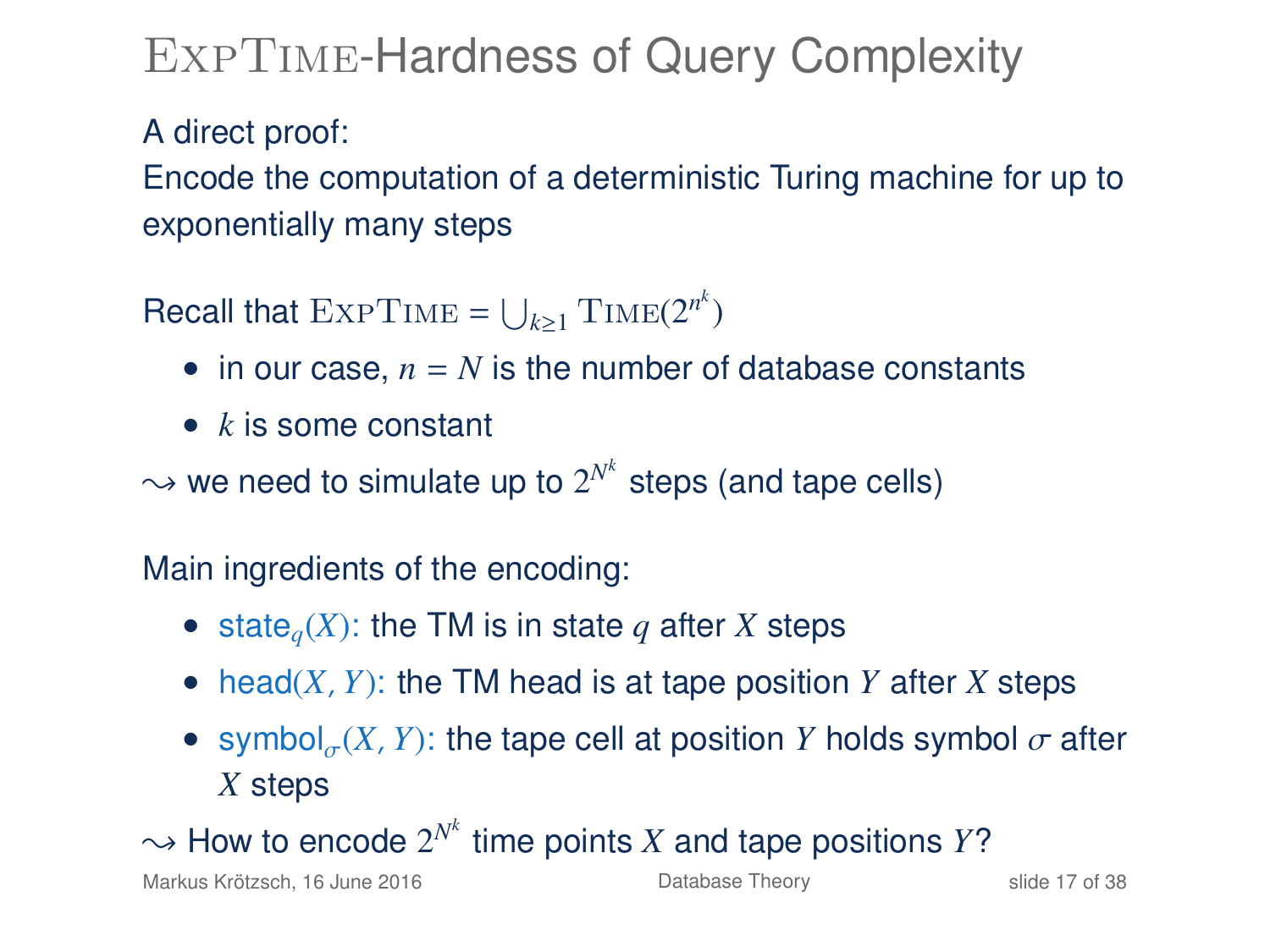#### Preparing for a Long Computation

We need to encode  $2^{N^k}$  time points and tape positions  $\rightsquigarrow$  use binary numbers with  $N^k$  digits

So *X* and *Y* in atoms like head(*X*, *Y*) are really lists of variables  $X = x_1, \ldots, x_{N^k}$  and  $Y = y_1, \ldots, y_{N^k}$ , and the arity of head is  $2 \cdot N^k$ .

Todo: define predicates that capture the order of  $N^k$ -ary binary numbers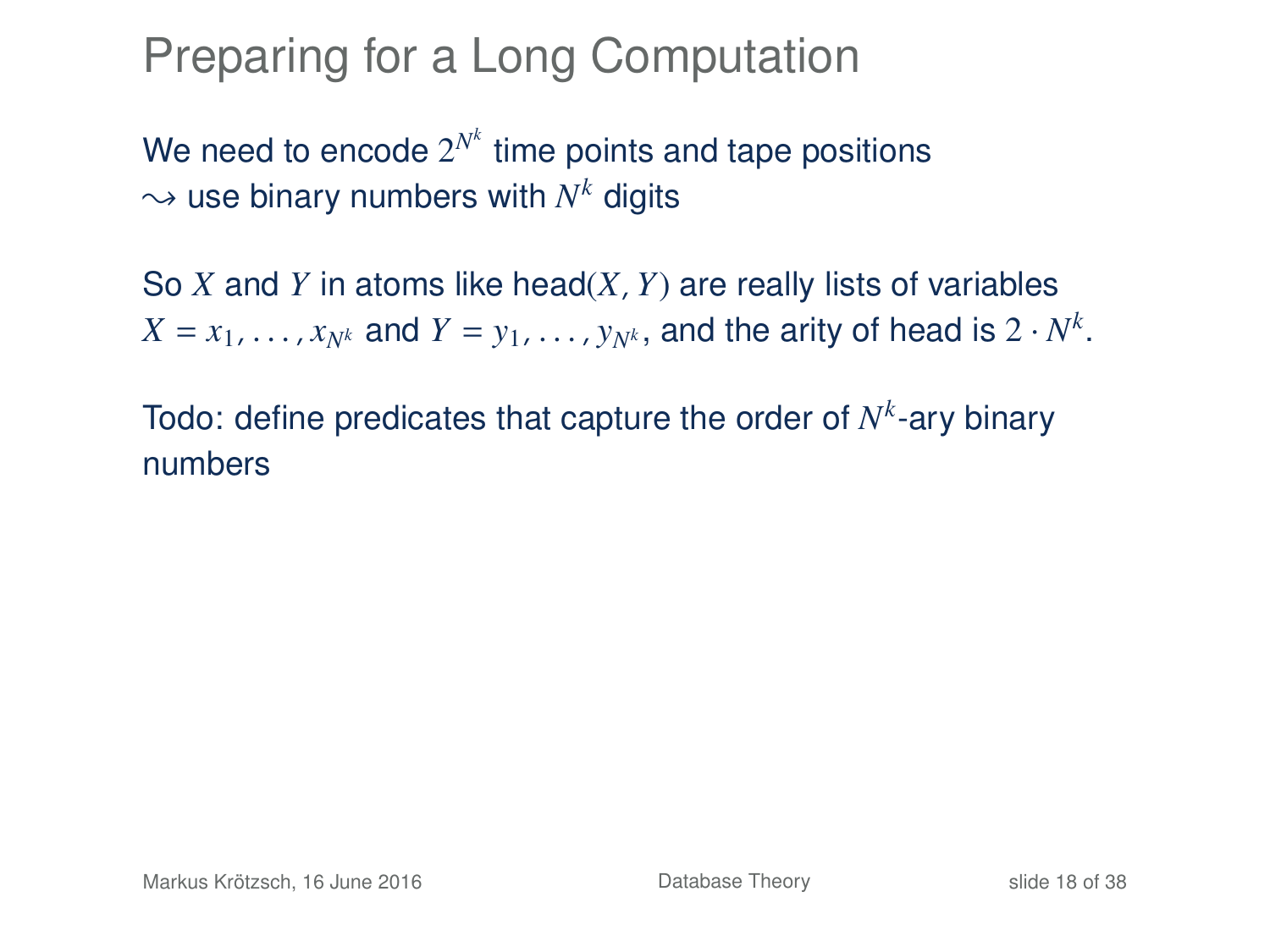### Preparing for a Long Computation

We need to encode  $2^{N^k}$  time points and tape positions  $\rightsquigarrow$  use binary numbers with  $N^k$  digits

So *X* and *Y* in atoms like head(*X*, *Y*) are really lists of variables  $X = x_1, \ldots, x_{N^k}$  and  $Y = y_1, \ldots, y_{N^k}$ , and the arity of head is  $2 \cdot N^k$ .

Todo: define predicates that capture the order of  $N^k$ -ary binary numbers

For each arity  $i \in \{1, ..., N^k\}$ , we use predicates:

- succ<sup>*i*</sup>(*X*, *Y*): the *X* + 1 = *Y*, where *X* and *Y* are *i*-ary numbers
- first<sup>*i*</sup>(*X*): *X* is the *i*-ary encoding of 0
- last<sup>*i*</sup>(*X*): *X* is the *i*-ary encoding of  $2^i 1$

Finally, we can define the actual order for  $i = N^k$ 

 $\bullet$  ≤<sup>*i*</sup> (*X*, *Y*): the *X* < *Y*, where *X* and *Y* are *i*-ary numbers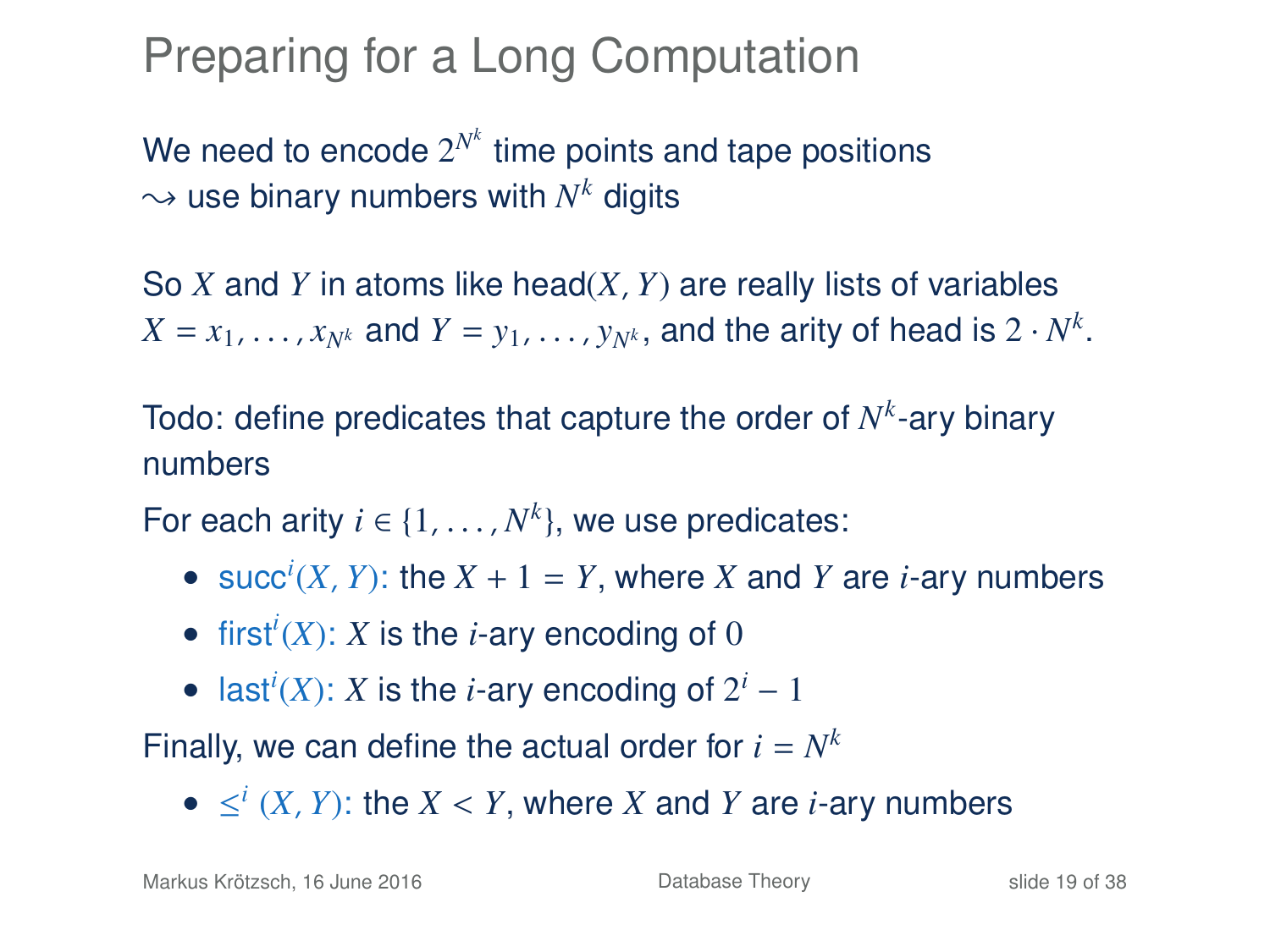## Defining a Long Chain

#### We can define  $succ^i(X, Y)$ , first<sup>*i*</sup>(*X*), and last<sup>*i*</sup>(*X*) as follows:

 $succ<sup>1</sup>(0, 1)$  first<sup>1</sup>(0) last<sup>1</sup>(1)  $succ^{i+1}(0, X, 0, Y) \leftarrow succ^{i}(X, Y)$  $succ^{i+1}(1, X, 1, Y) \leftarrow succ^{i}(X, Y)$ succ*i*+<sup>1</sup> (0, *X*, 1, *Y*) ← last*<sup>i</sup>* (*X*) ∧ first*<sup>i</sup>* (*Y*)  $\mathcal{L}$  $\overline{\phantom{a}}$  $\overline{\phantom{a}}$ for  $X = x_1, \ldots, x_i$ and  $Y = y_1, \ldots, y_i$  $first^{i+1}(0, X) \leftarrow first^{i}(X)$  **i** lists of *i* variables  $\mathsf{last}^{i+1}(1,X) \leftarrow \mathsf{last}^{i}(X)$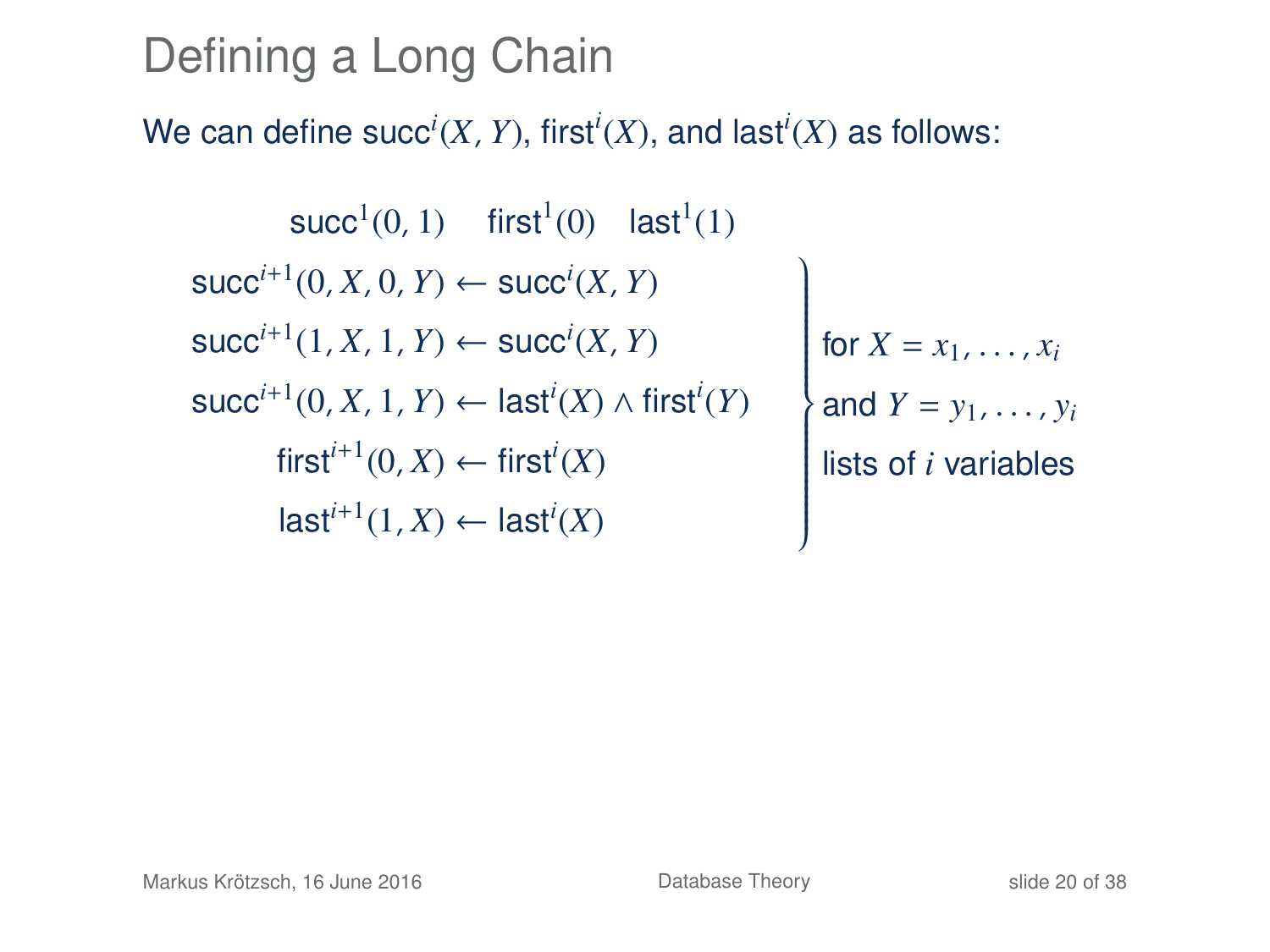## Defining a Long Chain

#### We can define  $succ^i(X, Y)$ , first<sup>*i*</sup>(*X*), and last<sup>*i*</sup>(*X*) as follows:

 $succ<sup>1</sup>(0, 1)$  first<sup>1</sup>(0) last<sup>1</sup>(1)  $succ^{i+1}(0, X, 0, Y) \leftarrow succ^{i}(X, Y)$  $succ^{i+1}(1, X, 1, Y) \leftarrow succ^{i}(X, Y)$ succ*i*+<sup>1</sup> (0, *X*, 1, *Y*) ← last*<sup>i</sup>* (*X*) ∧ first*<sup>i</sup>* (*Y*)  $\mathcal{L}$  $\overline{\phantom{a}}$  $\overline{\phantom{a}}$ for  $X = x_1, \ldots, x_i$ and  $Y = y_1, \ldots, y_i$  $first^{i+1}(0, X) \leftarrow first^{i}(X)$  **i** lists of *i* variables  $\mathsf{last}^{i+1}(1,X) \leftarrow \mathsf{last}^{i}(X)$ 

Now for  $M = N^k$ , we define  $\leq^M (X, Y)$  as the reflexive, transitive closure of succ<sup> $M$ </sup> $(X, Y)$ :

$$
\le^M (X, X) \leftarrow
$$
  

$$
\le^M (X, Z) \leftarrow \le^M (X, Y) \land succ^M (Y, Z)
$$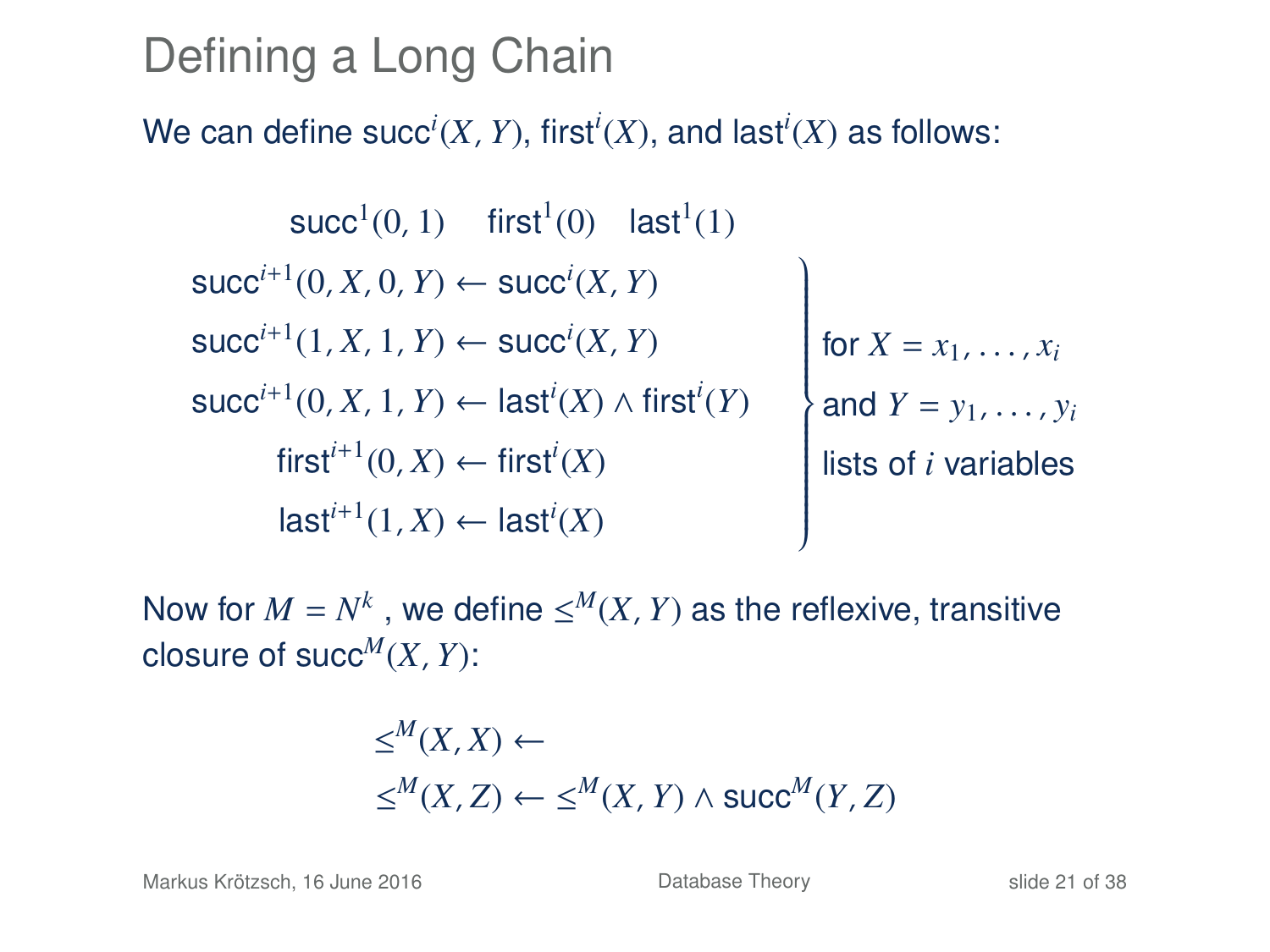### Initialising the Computation

We can now encode the initial configuration of the Turing Machine for an input word  $\sigma_1 \cdots \sigma_n \in (\Sigma \setminus {\{\_ \}\})^*$ .

We write  $B_i$  for the binary encoding of a number  $i$  with  $M = N^k$ digits, and  $Y = y_1, \ldots, y_M$ .

state $_{a_0}(B_0)$ where  $q_0$  is the TM's initial state head $(B_0, B_0)$ symbol $_{\sigma_i}(B_0, B_i)$ σ*i*  $for all i \in \{1, ..., n\}$  $\text{symbol}_{\square}(B_0, Y) \leftarrow \leq^M (B_{n+1}, Y)$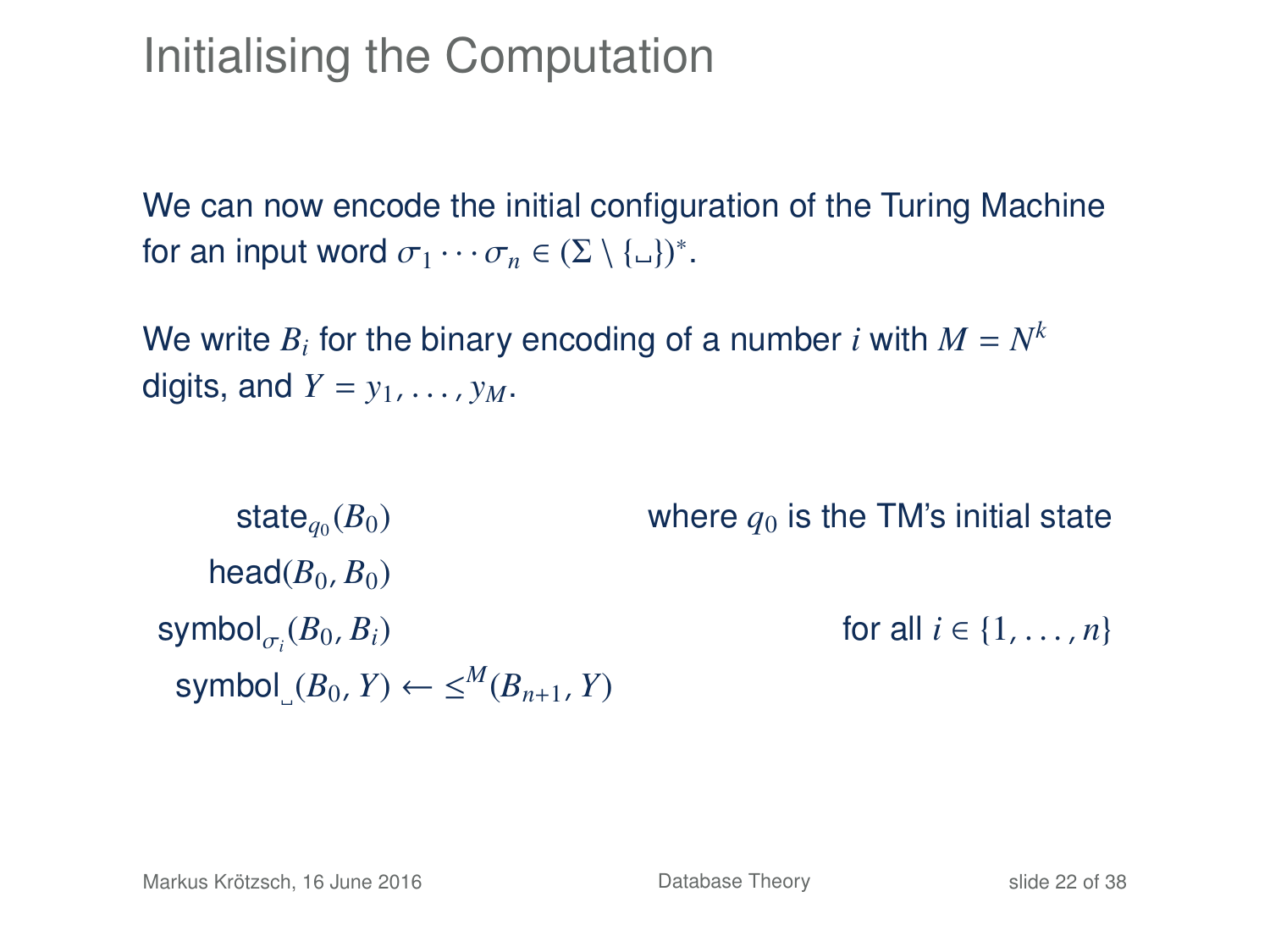### TM Transition and Acceptance Rules

# For each transition  $\langle q, \sigma, q', \sigma', d \rangle \in \Delta$ , we add rules:

 ${\sf symbol}_{\sigma'}(X',Y) \leftarrow {\sf succ}^M(X,X') \wedge {\sf head}(X,Y) \wedge {\sf symbol}_{\sigma}(X,Y) \wedge {\sf state}_q(X)$  $\mathsf{state}_{q'}(X') \leftarrow \mathsf{succ}^M(X, X') \land \mathsf{head}(X, Y) \land \mathsf{symbol}_{\sigma}(X, Y) \land \mathsf{state}_q(X)$ 

Similar rules are used for inferring the new head position (depending on *d*)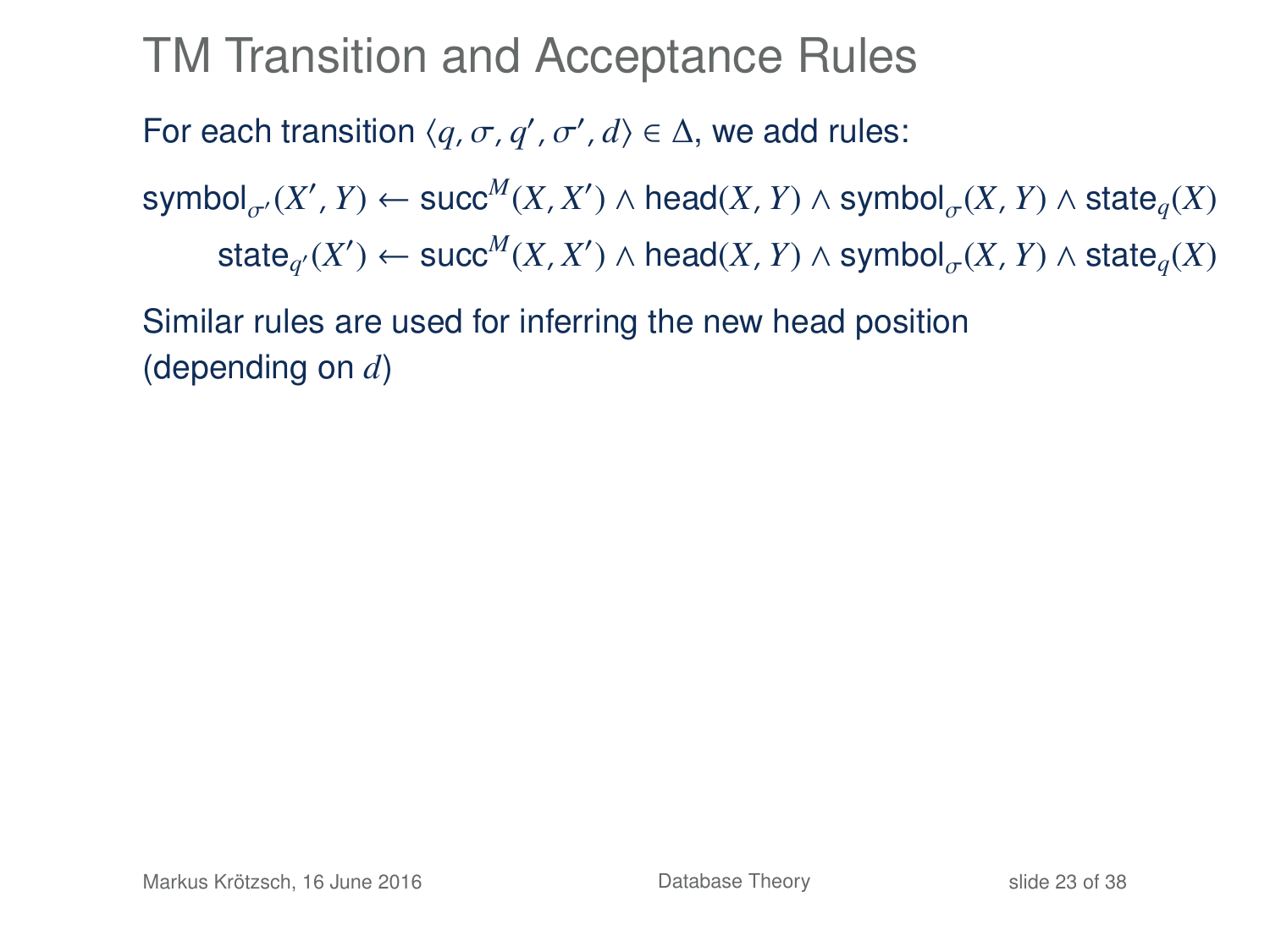### TM Transition and Acceptance Rules

# For each transition  $\langle q, \sigma, q', \sigma', d \rangle \in \Delta$ , we add rules:

 ${\sf symbol}_{\sigma'}(X',Y) \leftarrow {\sf succ}^M(X,X') \wedge {\sf head}(X,Y) \wedge {\sf symbol}_{\sigma}(X,Y) \wedge {\sf state}_q(X)$  $\mathsf{state}_{q'}(X') \leftarrow \mathsf{succ}^M(X, X') \land \mathsf{head}(X, Y) \land \mathsf{symbol}_{\sigma}(X, Y) \land \mathsf{state}_q(X)$ 

Similar rules are used for inferring the new head position (depending on *d*)

Further rules ensure the preservation of unaltered tape cells:

 $\mathsf{symbol}_{\sigma}(X', Y) \leftarrow \mathsf{succ}^M(X, X') \land \mathsf{symbol}_{\sigma}(X, Y) \land$  $\mathsf{head}(X, Z) \land \mathsf{succ}^M(Z, Z') \land \leq^M(Z', Y)$  $\mathsf{symbol}_{\sigma}(X', Y) \leftarrow \mathsf{succ}^M(X, X') \land \mathsf{symbol}_{\sigma}(X, Y) \land$  $\mathsf{head}(X, Z) \land \mathsf{succ}^M(Z', Z) \land \leq^M(Y, Z')$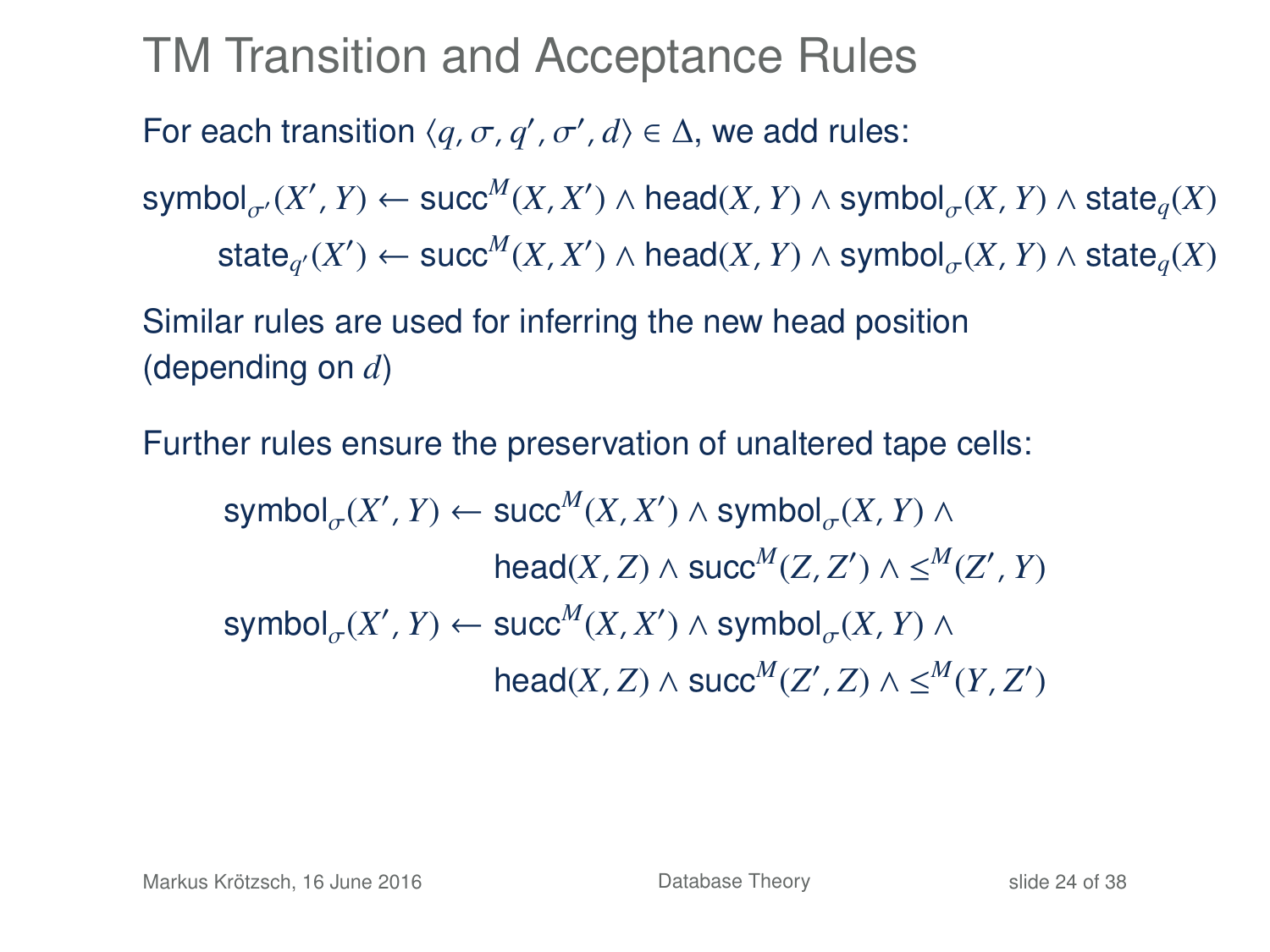### TM Transition and Acceptance Rules

# For each transition  $\langle q, \sigma, q', \sigma', d \rangle \in \Delta$ , we add rules:

 ${\sf symbol}_{\sigma'}(X',Y) \leftarrow {\sf succ}^M(X,X') \wedge {\sf head}(X,Y) \wedge {\sf symbol}_{\sigma}(X,Y) \wedge {\sf state}_q(X)$  $\mathsf{state}_{q'}(X') \leftarrow \mathsf{succ}^M(X, X') \land \mathsf{head}(X, Y) \land \mathsf{symbol}_{\sigma}(X, Y) \land \mathsf{state}_q(X)$ 

Similar rules are used for inferring the new head position (depending on *d*)

Further rules ensure the preservation of unaltered tape cells:

$$
\begin{aligned} \text{symbol}_{\sigma}(X', Y) &\leftarrow \text{succ}^M(X, X') \land \text{symbol}_{\sigma}(X, Y) \land \\ \text{head}(X, Z) &\land \text{succ}^M(Z, Z') \land \leq^M(Z', Y) \\ \text{symbol}_{\sigma}(X', Y) &\leftarrow \text{succ}^M(X, X') \land \text{symbol}_{\sigma}(X, Y) \land \\ \text{head}(X, Z) &\land \text{succ}^M(Z', Z) \land \leq^M(Y, Z') \end{aligned}
$$

The TM accepts if it ever reaches the accepting state  $q_{\text{acc}}$ :

$$
\mathsf{accept}() \leftarrow \mathsf{state}_{q_{\mathsf{acc}}}(X)
$$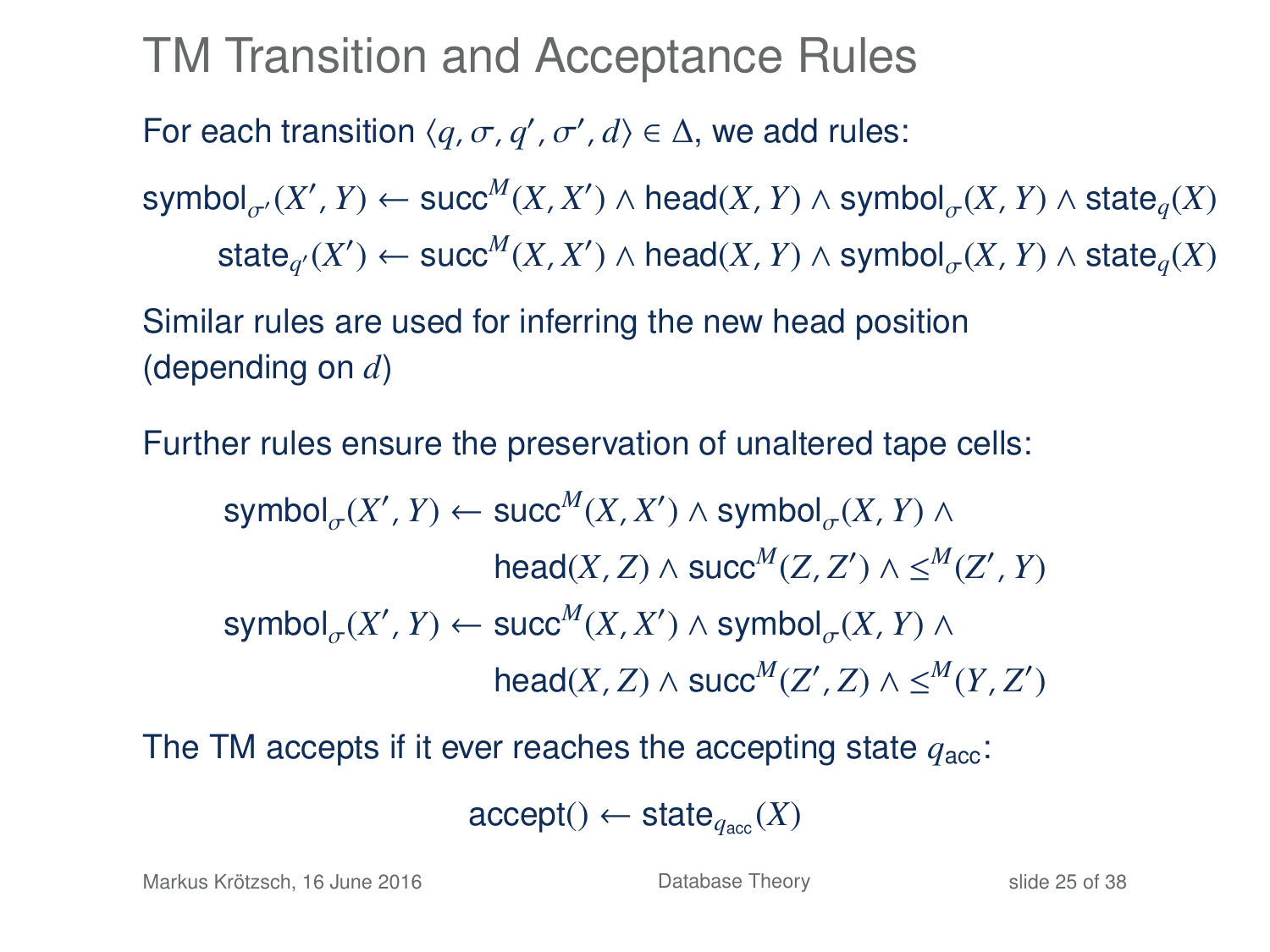## Hardness Results

#### Lemma

A deterministic TM accepts an input in  $\mathrm{Time}(2^{n^k})$  if and only if the Datalog program defined above entails the fact accept().

We obtain  $\text{ExpTime}$ -hardness of Datalog query answering:

- The decision problem of any language in EXPTIME can be solved by a deterministic TM in  $\mathrm{Time}(2^{n^k})$  for some constant  $k$
- In particular, there are  $\text{ExpTIME}$ -hard languages  $\mathcal L$  with suitable deterministic TM M and constant *k*
- For any input word *w*, we can reduce acceptance of *w* by M in  $\text{Time}(2^{n^k})$  to entailment of accept() by a Datalog program  $P(w, M, k)$
- $P(w, M, k)$  is polynomial in k and the size of M and  $w$ (in fact, it can be constructed in logarithmic space)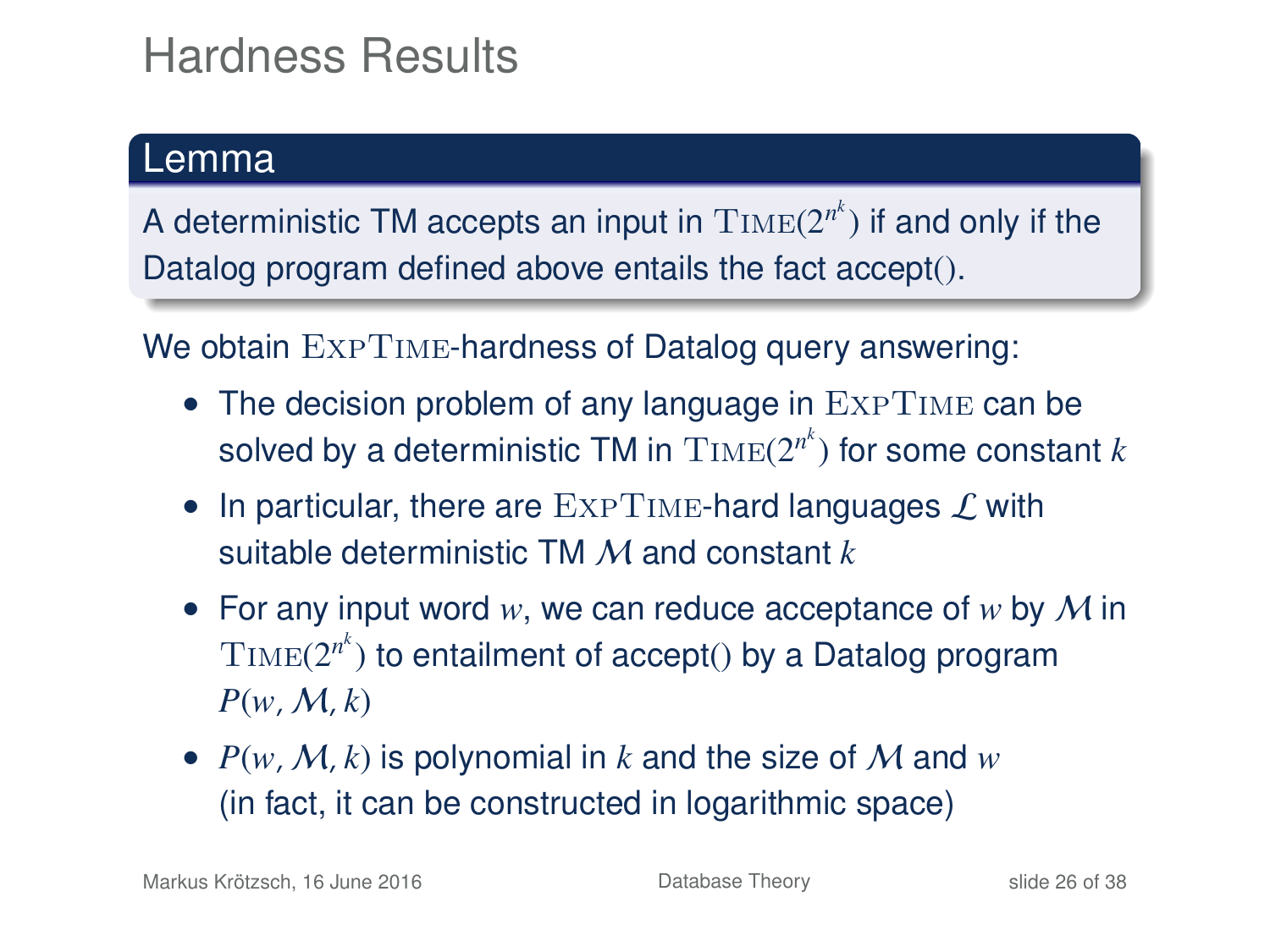#### ExpTime-Hardness: Notes

Some further remarks on our construction:

- The constructed program does not use EDB predicates  $\sim$  database can be empty
- Therefore, hardness extends to query complexity
- Using a fixed (very small) database, we could have avoided the use of constants
- We used IDB predicates of unbounded arity  $\rightsquigarrow$  they are essential for the claimed hardness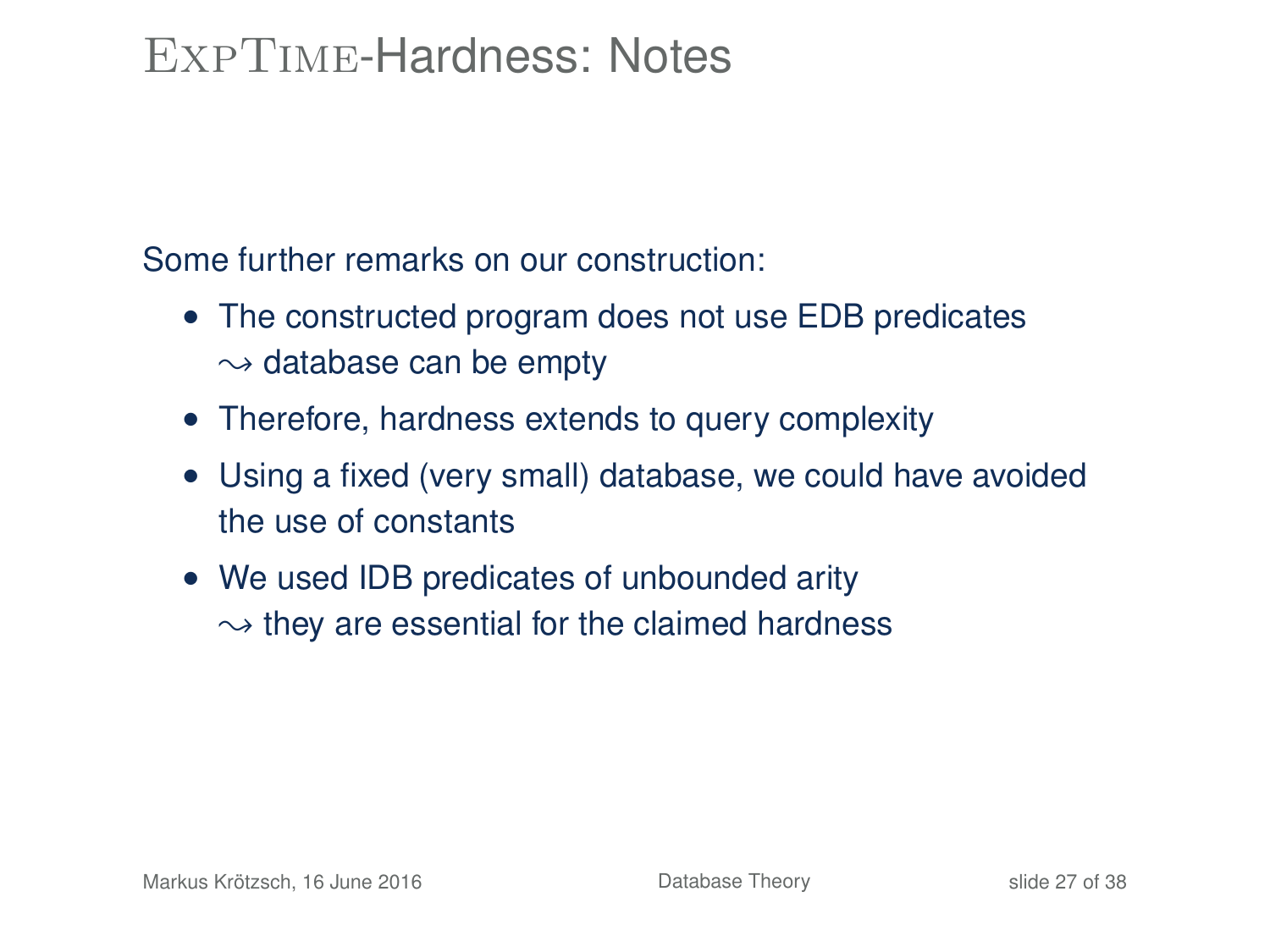### The Big Picture

#### Where does Datalog fit in this picture?

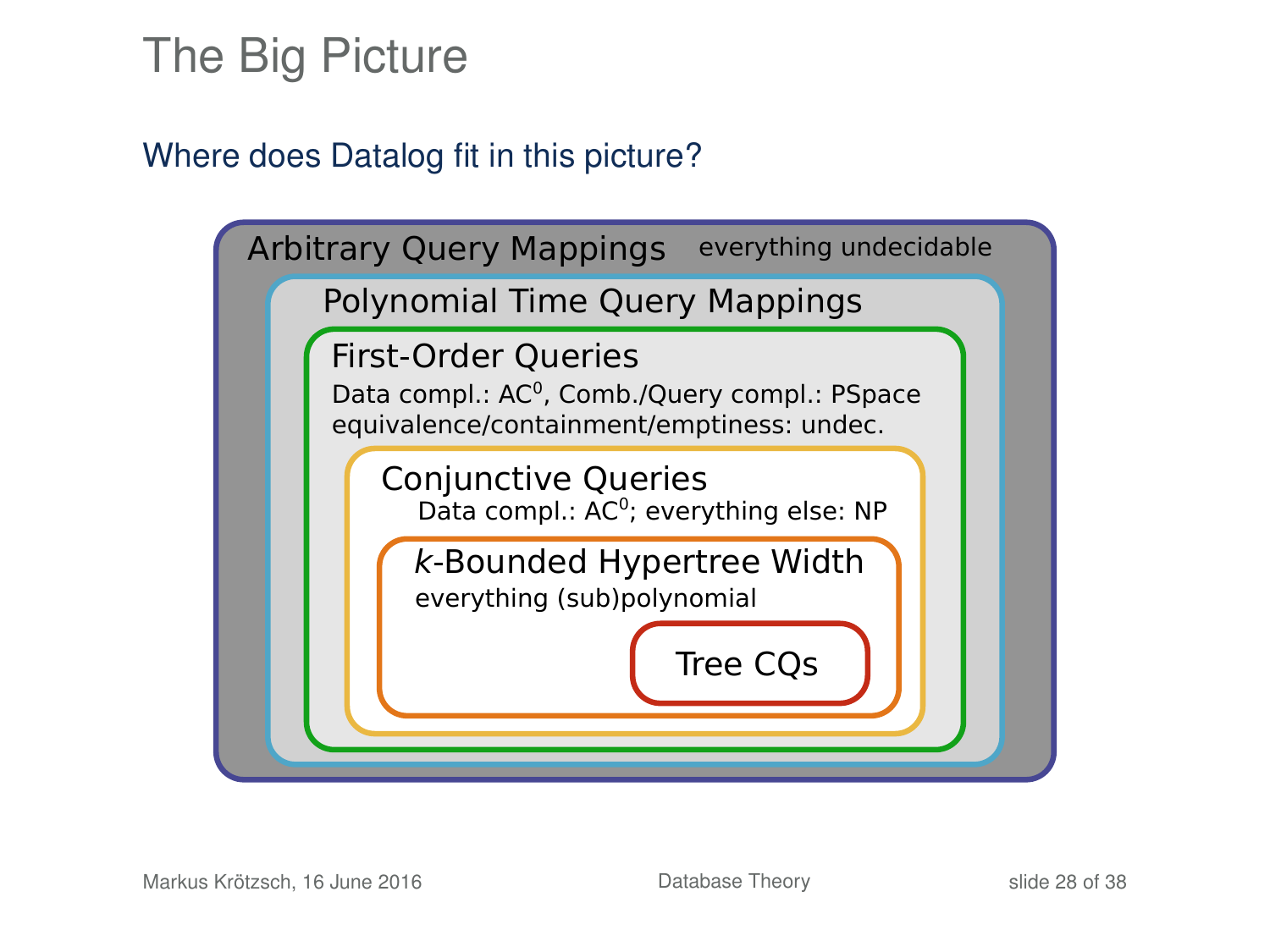### Expressivity of Datalog

Datalog is P-complete for data complexity:

- Entailments can be computed in polynomial time with respect to the size of the input database  $I$
- There is a Datalog program *P*, such that all problems that can be solved in polynomial time can be reduced to the question whether *P* entails some fact over a database  $\tau$  that can be computed in logarithmic space.
- $\rightarrow$  So Datalog can solve all polynomial problems?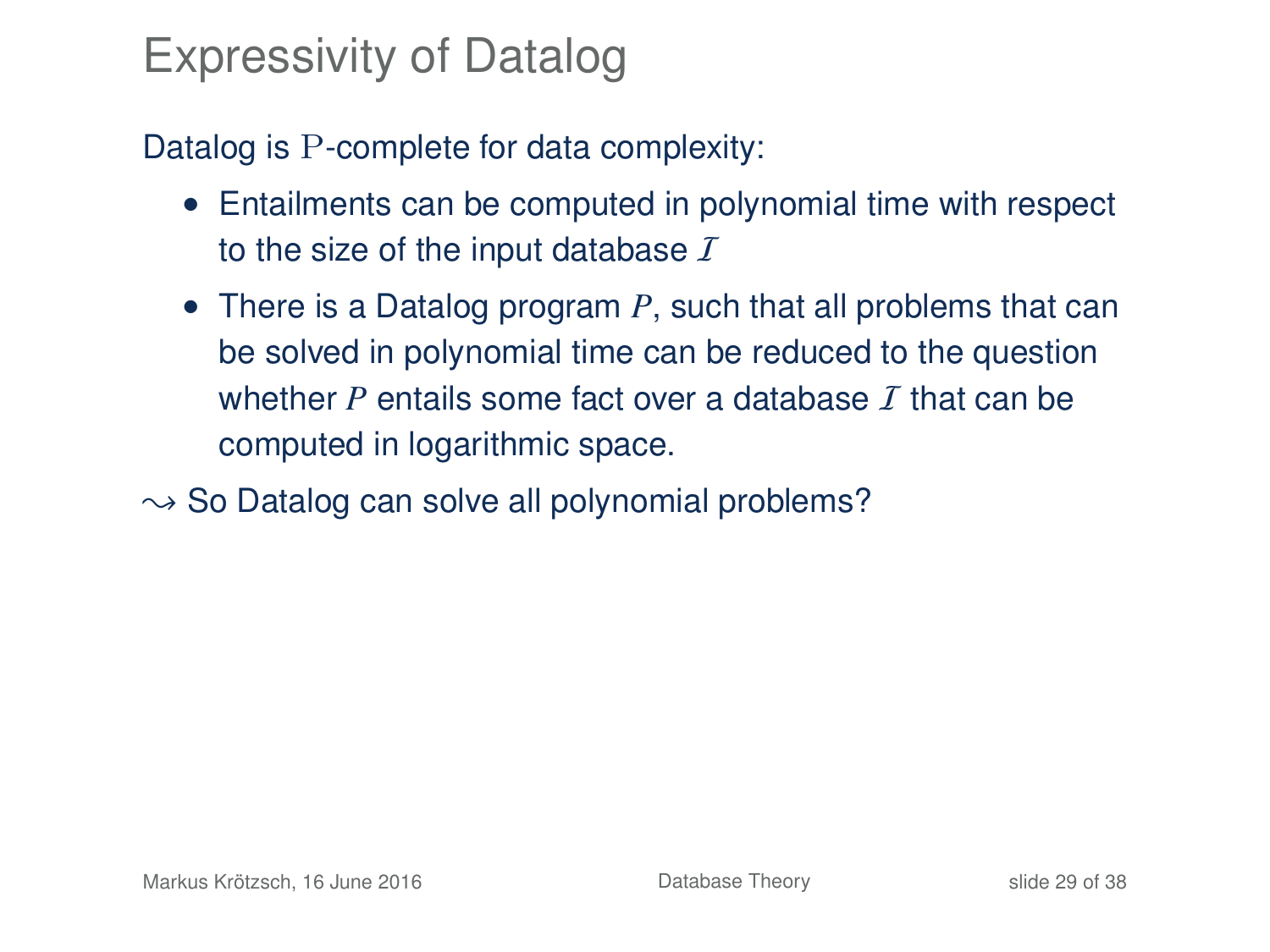### Expressivity of Datalog

Datalog is P-complete for data complexity:

- Entailments can be computed in polynomial time with respect to the size of the input database  $I$
- There is a Datalog program *P*, such that all problems that can be solved in polynomial time can be reduced to the question whether *P* entails some fact over a database  $\tau$  that can be computed in logarithmic space.
- $\rightarrow$  So Datalog can solve all polynomial problems?

No, it can't. Many problems in P that cannot be solved in Datalog:

- PARITY: Is the number of elements in the database even?
- CONNECTIVITY: Is the input database a connected graph?
- Is the input database a chain (or linear order)?
- $\bullet$  . . .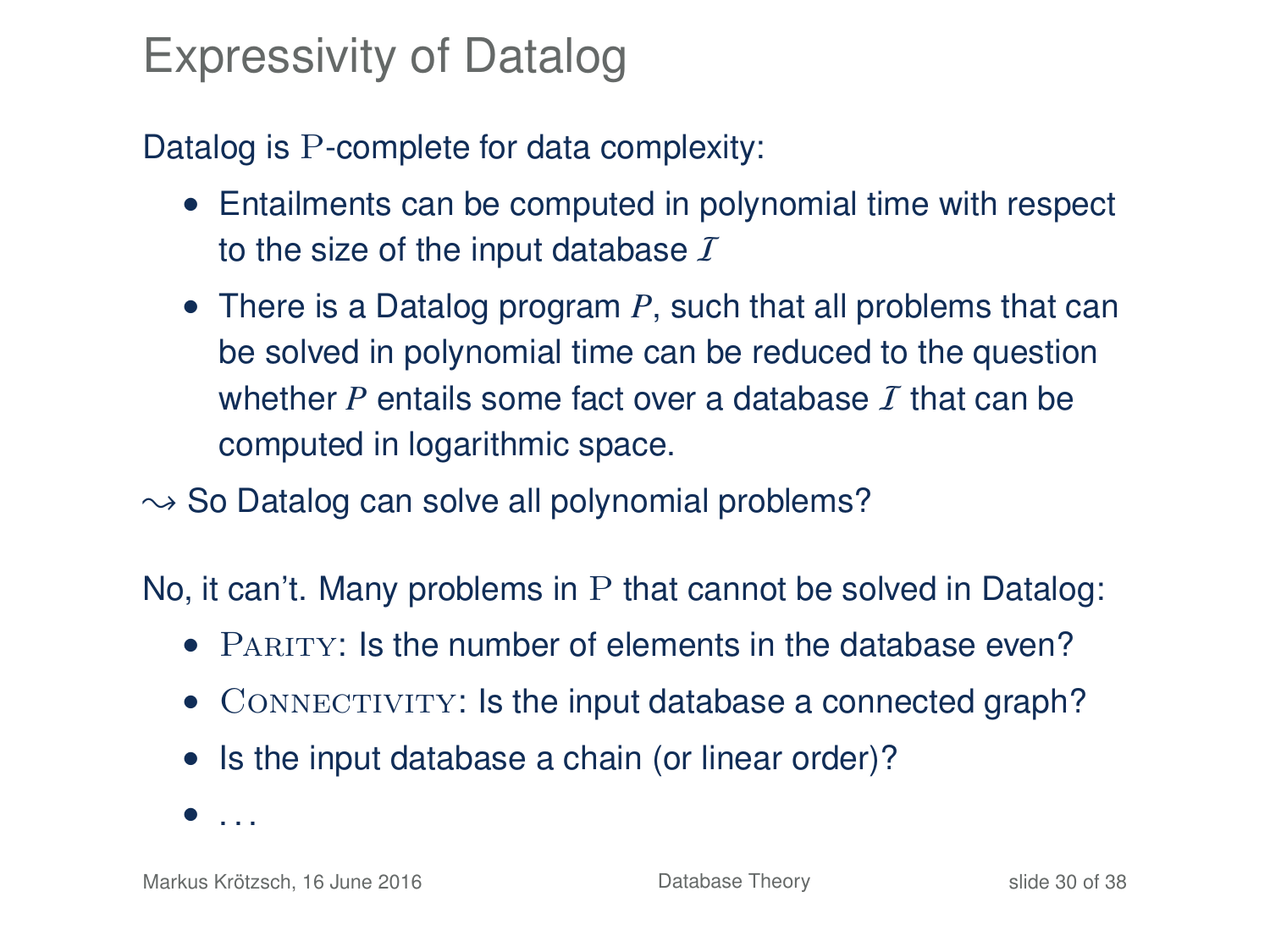# Datalog Expressivity and Homomorphisms

How can we know that something is not expressible in Datalog?

A useful property: Datalog is "closed under homomorphisms"

#### Theorem

Consider a Datalog program  $P$ , an atom  $A$ , and databases  $I$  and  $J$ . If P entails A over I, and there is a homomorphism  $\mu$  from I to  $\mathcal{J}$ , then  $\mu(P)$  entails  $\mu(A)$  over  $\mathcal{J}$ .

(By  $\mu(P)$  and  $\mu(A)$  we mean the program/atom obtained by replacing constants in  $P$  and  $A$ , respectively, by their  $\mu$ -images.)

#### Proof (sketch):

- Closure under homomorphism holds for conjunctive queries
- Single rule applications are like conjunctive queries
- We can show the claim for all  $T^i_{P,I}$  by induction on  $i$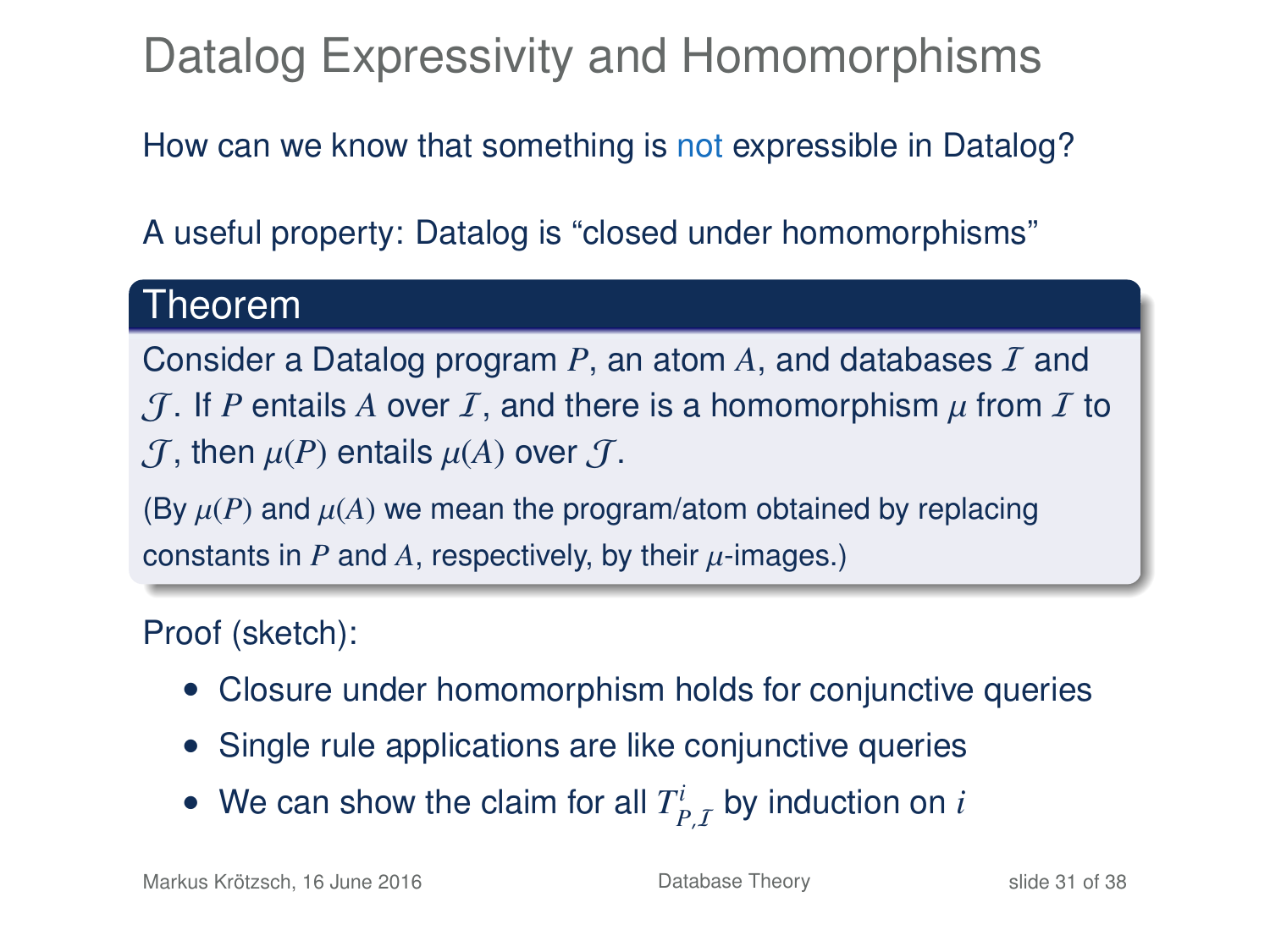### Limits of Datalog Expressiveness

Closure under homomorphism shows many limits of Datalog

Special case: there is a homomorphism from  $I$  to  $J$  if  $I \subset J$  $\rightarrow$  Datalog entailments always remain true when adding more facts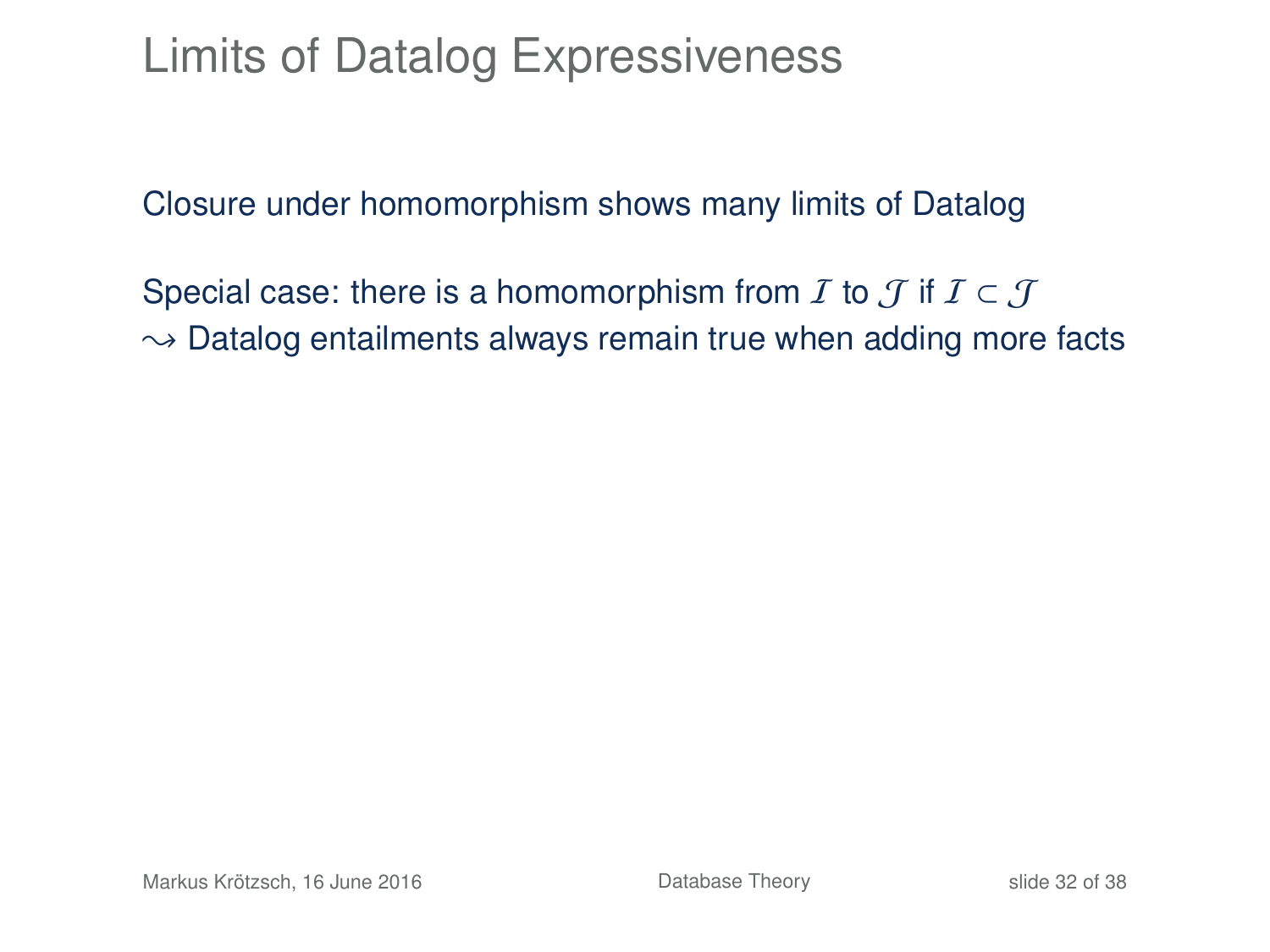## Limits of Datalog Expressiveness

Closure under homomorphism shows many limits of Datalog

Special case: there is a homomorphism from  $\mathcal I$  to  $\mathcal J$  if  $\mathcal I\subset\mathcal J$  $\rightarrow$  Datalog entailments always remain true when adding more facts

- PARITY can not be expressed
- CONNECTIVITY can not be expressed
- It cannot be checked if the input database is a chain
- . . .

#### However this criterion is not sufficient!

Datalog cannot even express all polynomial time query mappings that are closed under homomorphism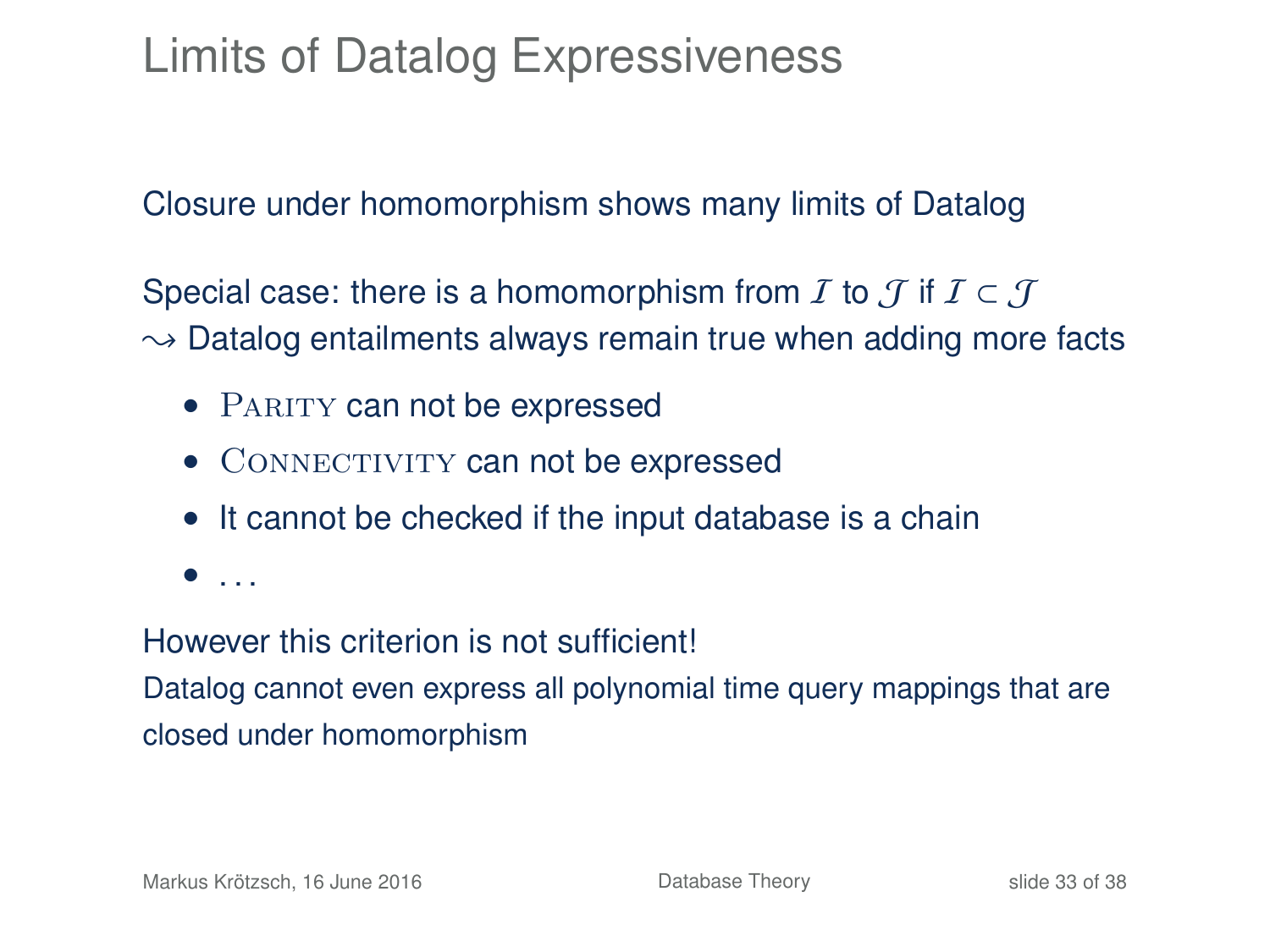# Capturing PTime in Datalog

How could we extend Datalog to capture all query mappings in P?  $\rightarrow$  semipositive Datalog on an ordered domain

#### **Definition**

Semipositive Datalog, denoted Datalog<sup>⊥</sup>, extends Datalog by allowing negated EDB atoms in rule bodies. Datalog (semipositive or not) with a successor ordering assumes that there are special EDB predicates succ (binary), first and last

(unary) that characterise a total order on the active domain.

Semipositive Datalog with a total order corresponds to standard Datalog on extended databases:

- For each ground fact  $r(c_1, \ldots, c_n)$  with  $I \not\models r(c_1, \ldots, c_n)$ , add a new fact  $\bar{r}(c_1, \ldots, c_n)$  to I, using a new EDB predicate  $\bar{r}$
- Replace all uses of  $\neg r(t_1, \ldots, t_n)$  in *P* by  $\overline{r}(t_1, \ldots, t_n)$
- Define extensions for the EDB predicates succ, first and last to characterise some (arbitrary) total order on the active domain.

Markus Krötzsch, 16 June 2016 **[Database Theory](#page-0-0)** Slide 34 of 38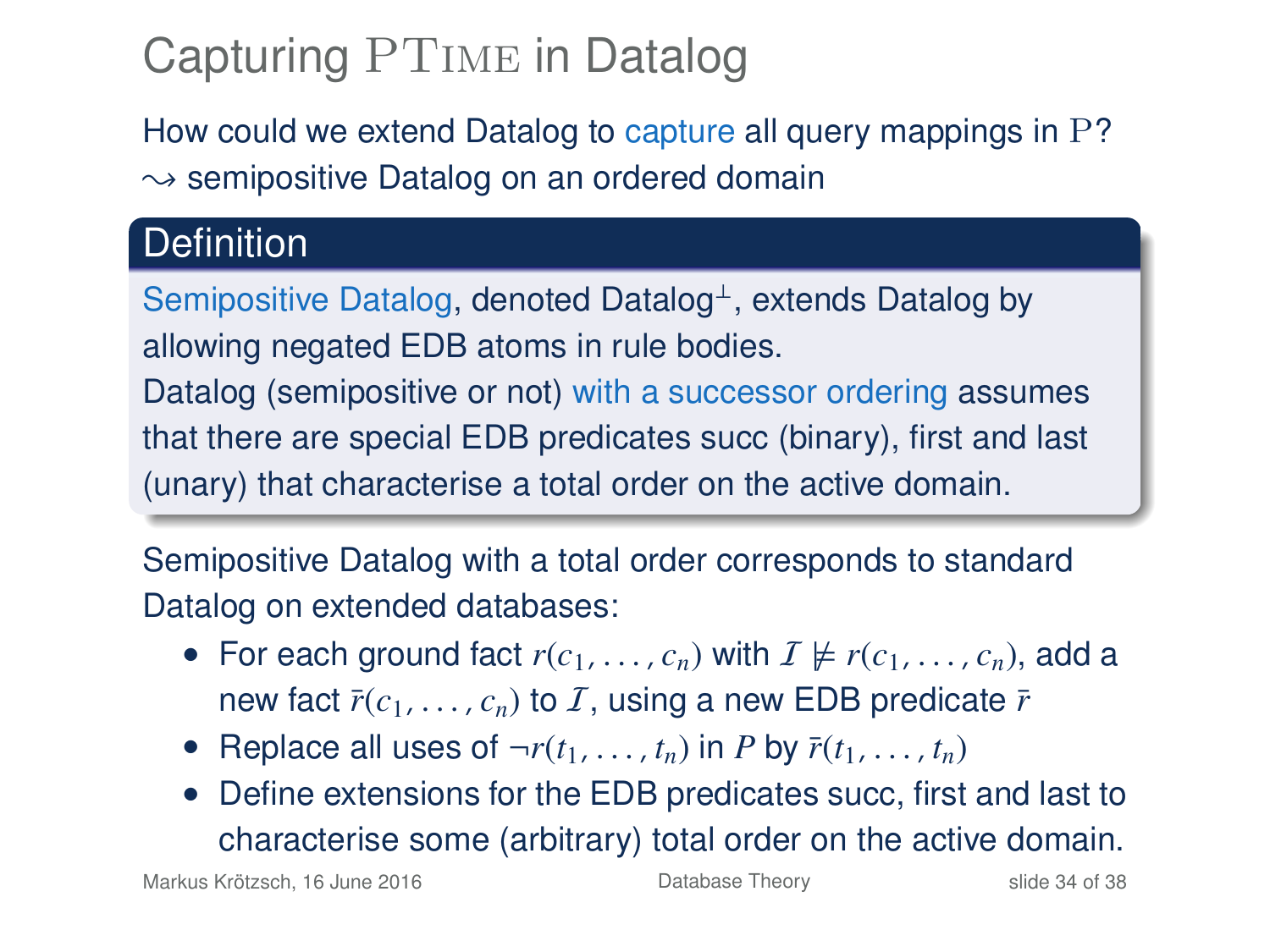# A PTime Capturing Result

#### Theorem

A Boolean query mapping defines a language in P if and only if it can be described by a query in semipositive Datalog with a successor ordering.

Example: expressing  $COMRECTIONITY$  for binary graphs

 $\text{Reachable}(x, x) \leftarrow$  $Reachable(x, y) \leftarrow Reachable(y, x)$  $\text{Reachable}(x, z) \leftarrow \text{Reachable}(x, y) \land \text{edge}(y, z)$ Connected $(x) \leftarrow$  first $(x)$ Connected(*y*) ← Connected(*x*) ∧ succ(*x*, *y*) ∧ Reachable(*x*, *y*)  $Accept() \leftarrow last(x) \wedge Connected(x)$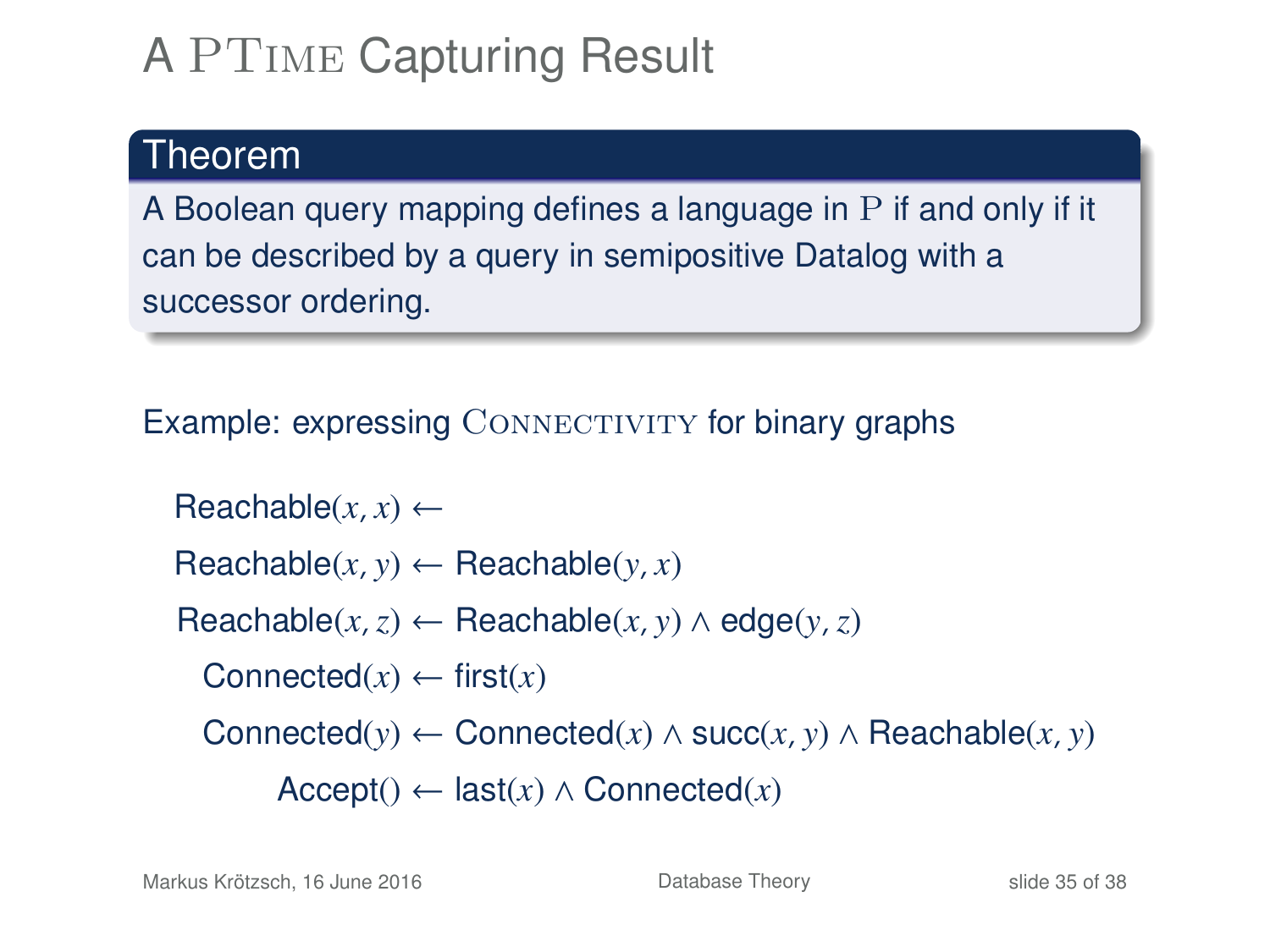## Datalog Expressivity: Summary

The PTime capturing result is a powerful and exhaustive characterisation for semipositive Datalog with a successor ordering

Situation much less clear for other variants of Datalog (as of 2015):

- What exactly can we express in Datalog without EDB negation and/or successor ordering?
	- Does a weaker language suffice to capture  $PTIME? \rightarrow No!$
	- When omitting negation, do we get query mappings closed under homomorphism? No!<sup>1</sup>
- How about query mappings in PTIME that are closed under homomorphism?
	- Does plain Datalog capture these?  $\rightarrow$  No!<sup>2</sup>
	- Does Datalog with successor ordering capture these?  $\sim$  No!<sup>3</sup>

<sup>1</sup>Counterexample on previous slide 2 [A. Dawar, S. Kreutzer, ICALP 2008] 3 [S. Rudolph, M. Thomazo, IJCAI 2016]

Markus Krötzsch, 16 June 2016 **[Database Theory](#page-0-0)** Slide 36 of 38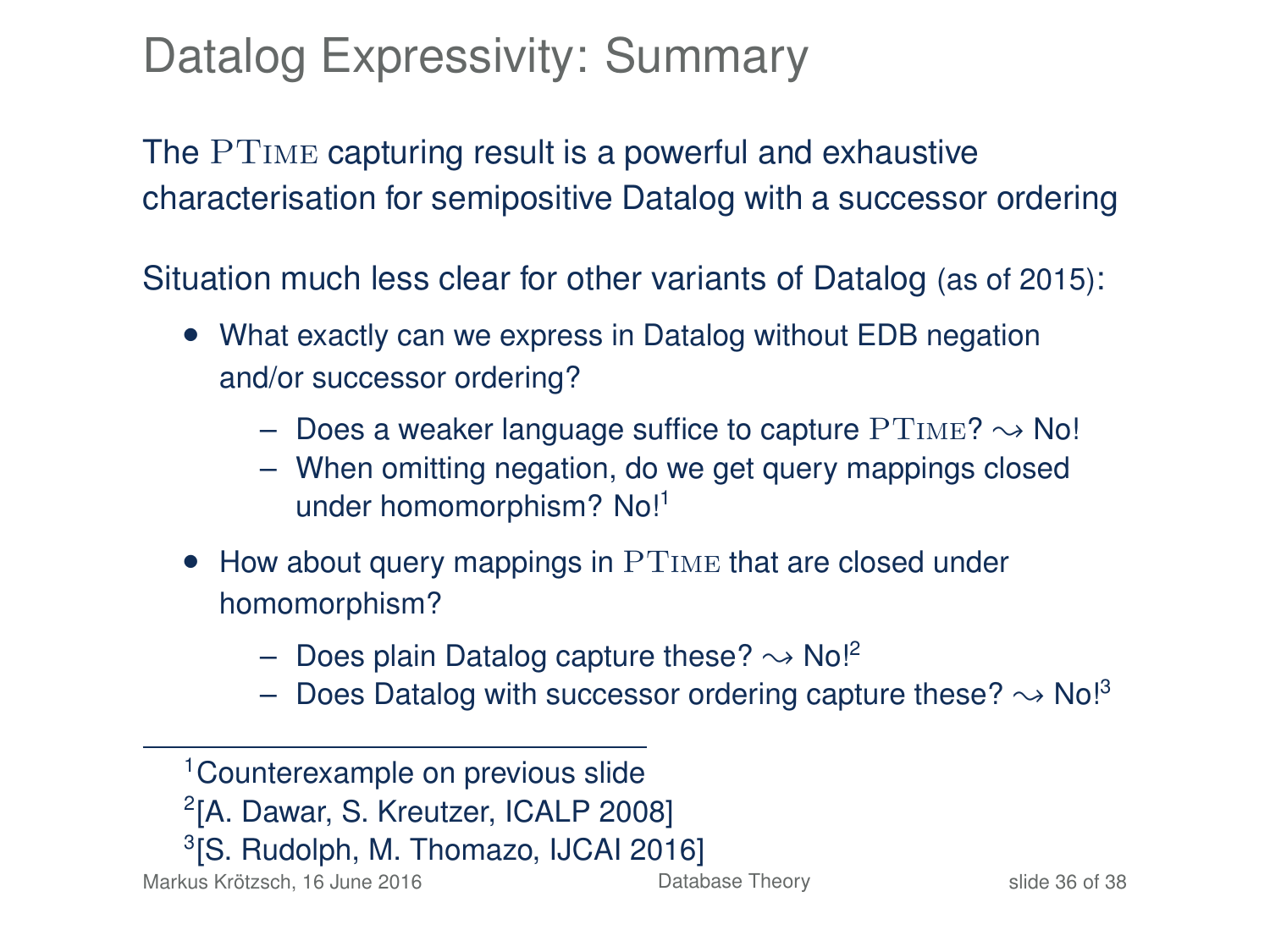## The Big Picture



Note: languages that capture the same query mappings must have the same data complexity, but may differ in combined or in query complexity<br>Markus Krötzsch, 16 June 2016